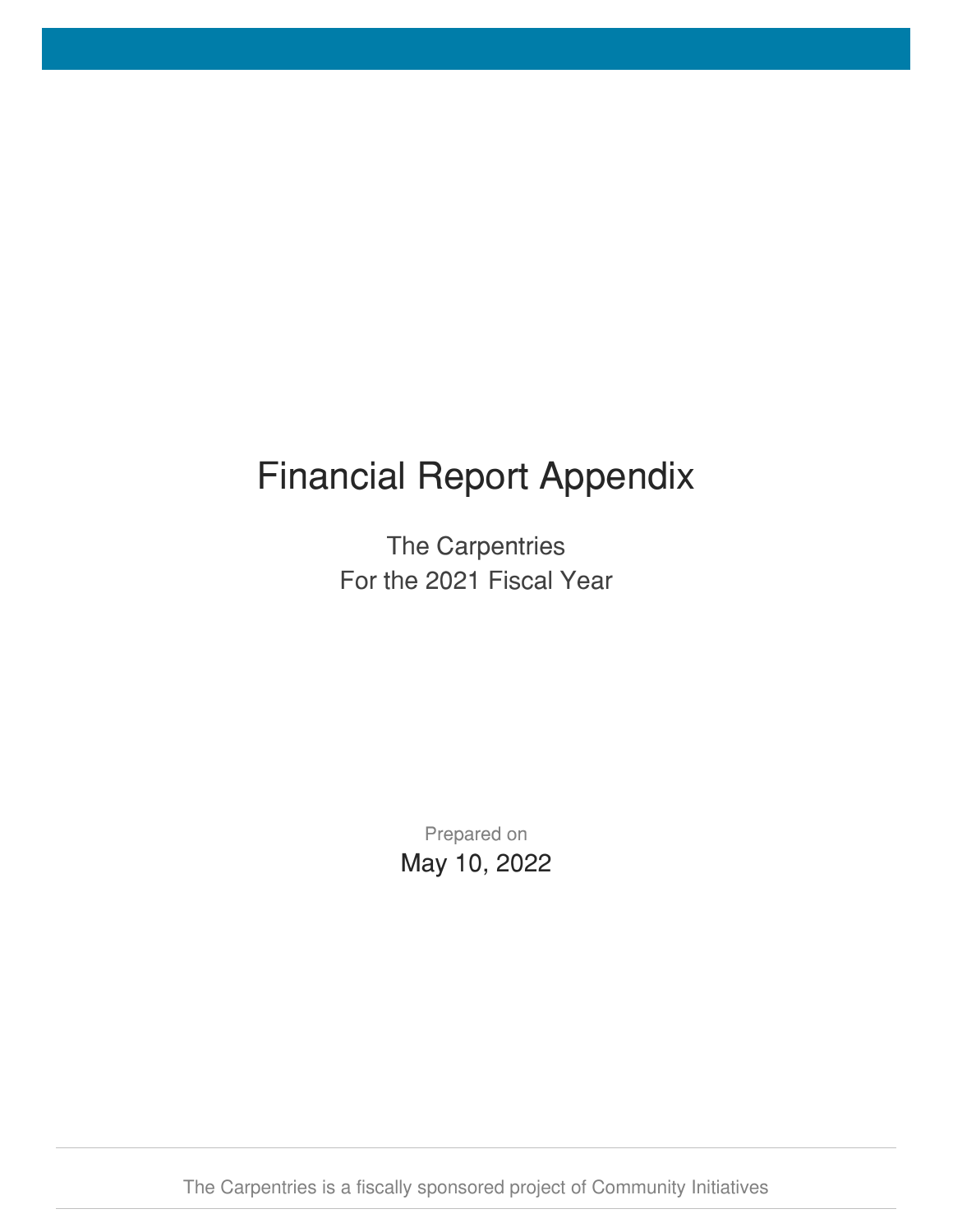#### **Table of Contents**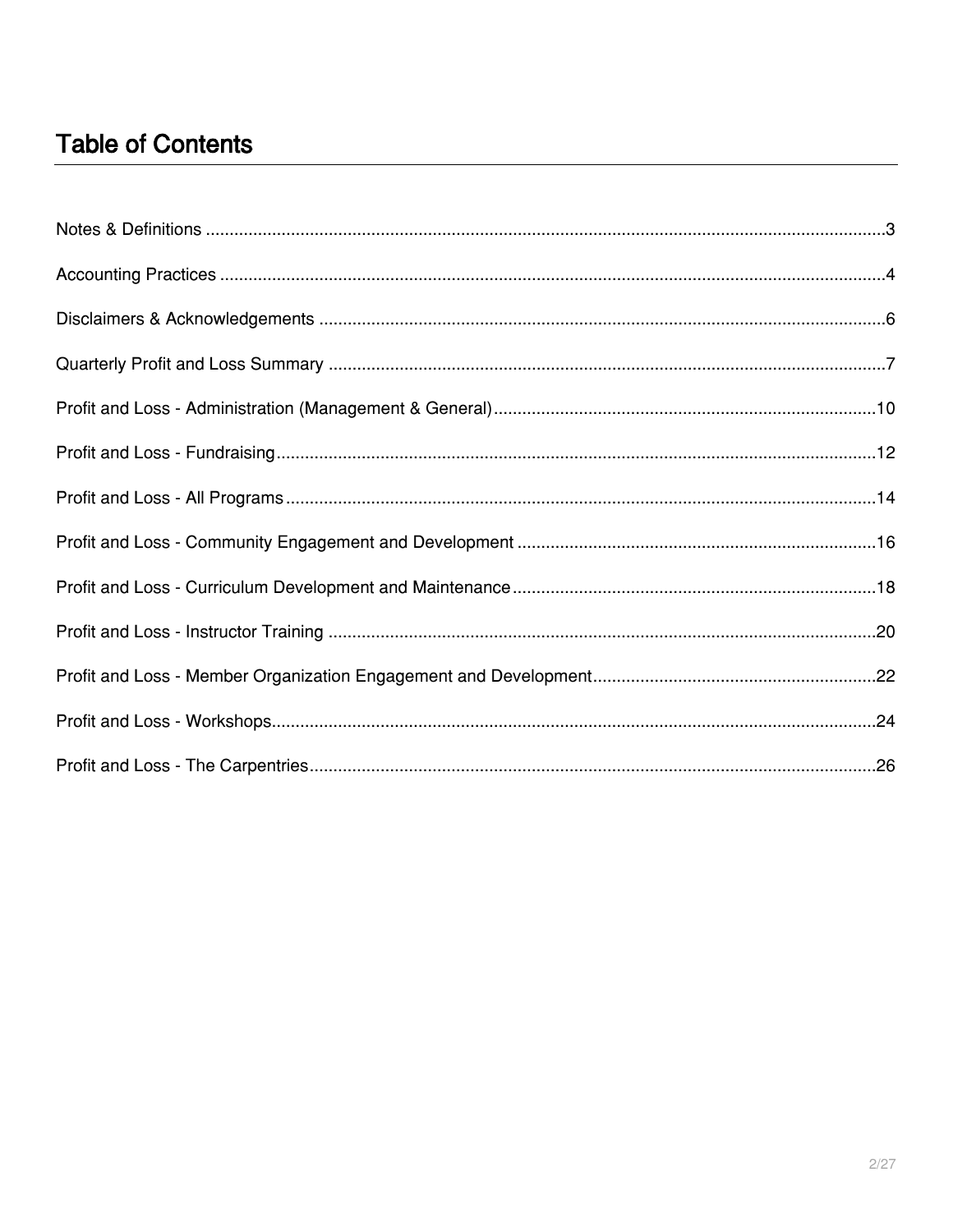#### **Programs & Supporting Services**

The purpose of this section is to define our programs and supporting services.

<span id="page-2-0"></span>*Programs -* The activities that fulfill The Carpentries mission and also directly impact and support our community. These are divided into the following classifications: Community Engagement and Development, Curriculum Development and Maintenance, Instructor Training, Member Organisation Engagement and Development, and Workshops.

*Supporting Services -* Activities that support the overall mission of The Carpentries, but no specific program and are divided into two classifications

- Administration (Management & General) refers to the activities that are not identifiable with a single program, but that are indispensable to all programs and to our overall operations. These often include oversight (Executive Council), business administration, financial administration (budgeting, accounting and record keeping), fiscal sponsorship, and the overall management of The Carpentries.
- Fundraising refers to activities involved in securing funding, services, materials, facilities, other assets or time. These often include meeting with or contacting potential donors, and writing grants or contribution solicitations.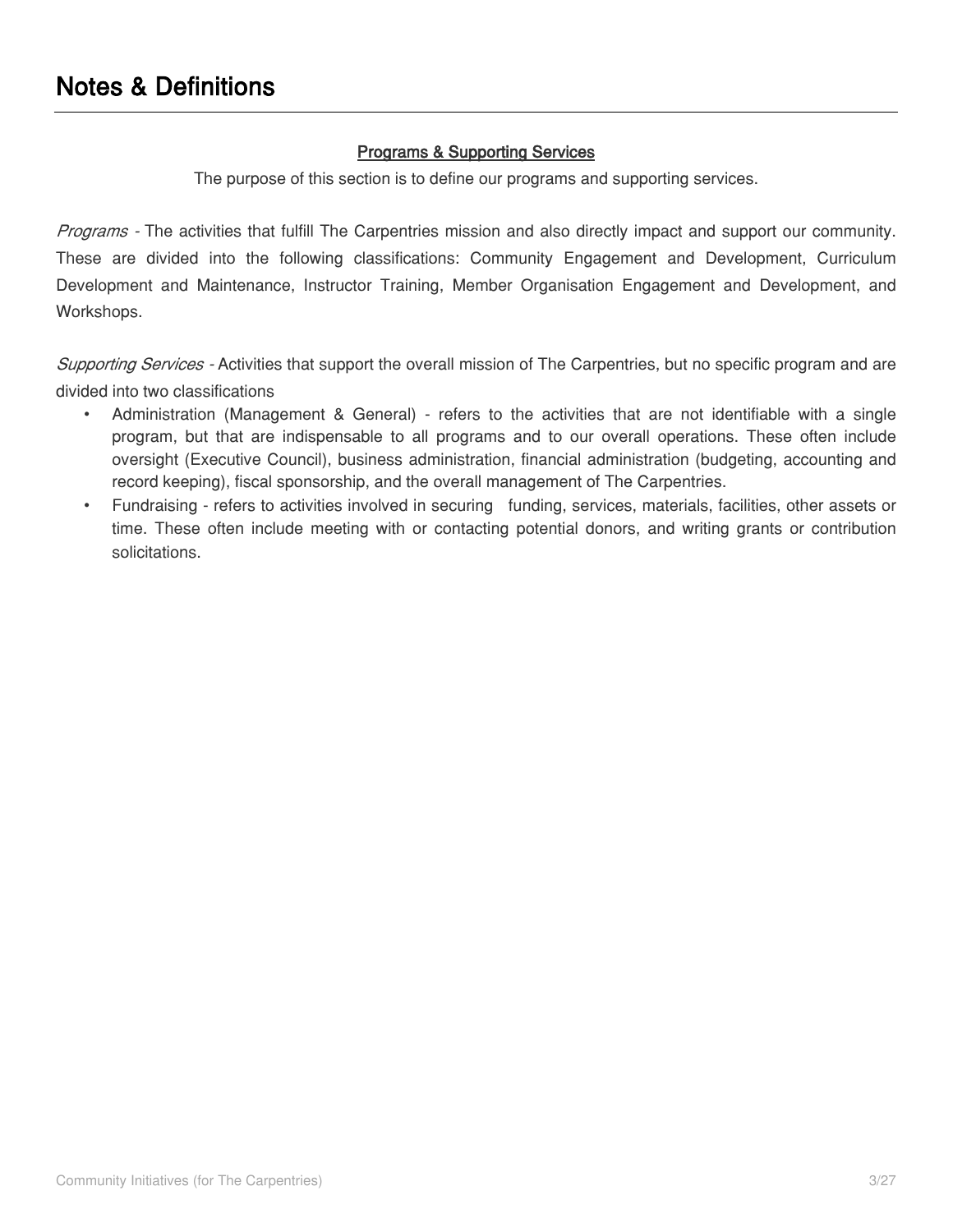#### **Accounting Practices**

<span id="page-3-0"></span>The purpose of this section is to summarise, in writing, the methods and procedures used to allocate income and expenses to programs and supporting services.

#### **Income Allocations**

All income was attributed to the area where the expenses to bring in that income were incurred. For example, grants are allocated to fundraising since fundraising efforts (soliciting and building relationships with the organisation, writing grants, etc.) resulted in the grant income. Similarly, while memberships consist of workshop and instructor training benefits, the efforts to engage and build relationships with potential member organisations are primarily supported by the Member Organisation Engagement and Development program. Therefore, membership income has been allocated 100% to the Member Organisation Engagement and Development program.

#### **Expense Allocations**

There are two types of expenses: direct and indirect. Direct expenses are those expenses that only involve one program or supporting service, and as a result can be directly allocated to the associated program or supporting service. For example, subscription expenses for community mailing lists are allocated to the Community Engagement and Development program. Conversely, indirect expenses are those expenses that are generated for common or joint objectives and cannot be allocated to one program or supporting service.

Indirect expenses often support multiple programs, and so these expenses need to be divided based on the amount of support they provide to each program or supporting service. Allocating portions of indirect expenses to the programs they support provides a full picture of the expenses needed to financially support a program. The approach used to allocate indirect costs to either programs or supporting services is as follows:

- Dues and Subscriptions (i.e., Amazon Web Services, Topic Box, RackSpace, Typeform, SurveyMonkey, MailChimp) - Allocated to programs based on an estimate of how much each program utilises the subscription. For example, we utilise an email based customer support platform (HelpScout) to communicate with The Carpentries Community through four shared mailboxes. Thus, the cost of this HelpScout subscription was allocated evenly among the four programs those mailboxes support (25% to each program).
- Personnel This category includes salary and benefit expenses for the Core Team, which are allocated to programs based on the percentage of time each team member spent supporting a program during the fiscal year. For example, if our Executive Director spent 5% of their time supporting Instructor Training, 5% of our Executive Director's salary and fringe expenses would be allocated to the Instructor Training program.
- Consultant Expenses Allocated to programs based on the percentage of time each team member spent supporting a program during the fiscal year.
- Infrastructure, Assessment and DEI (Diversity, Equity & Inclusion) Expenses Allocated to programs based on the percentage of time each team member spent supporting a program during the fiscal year.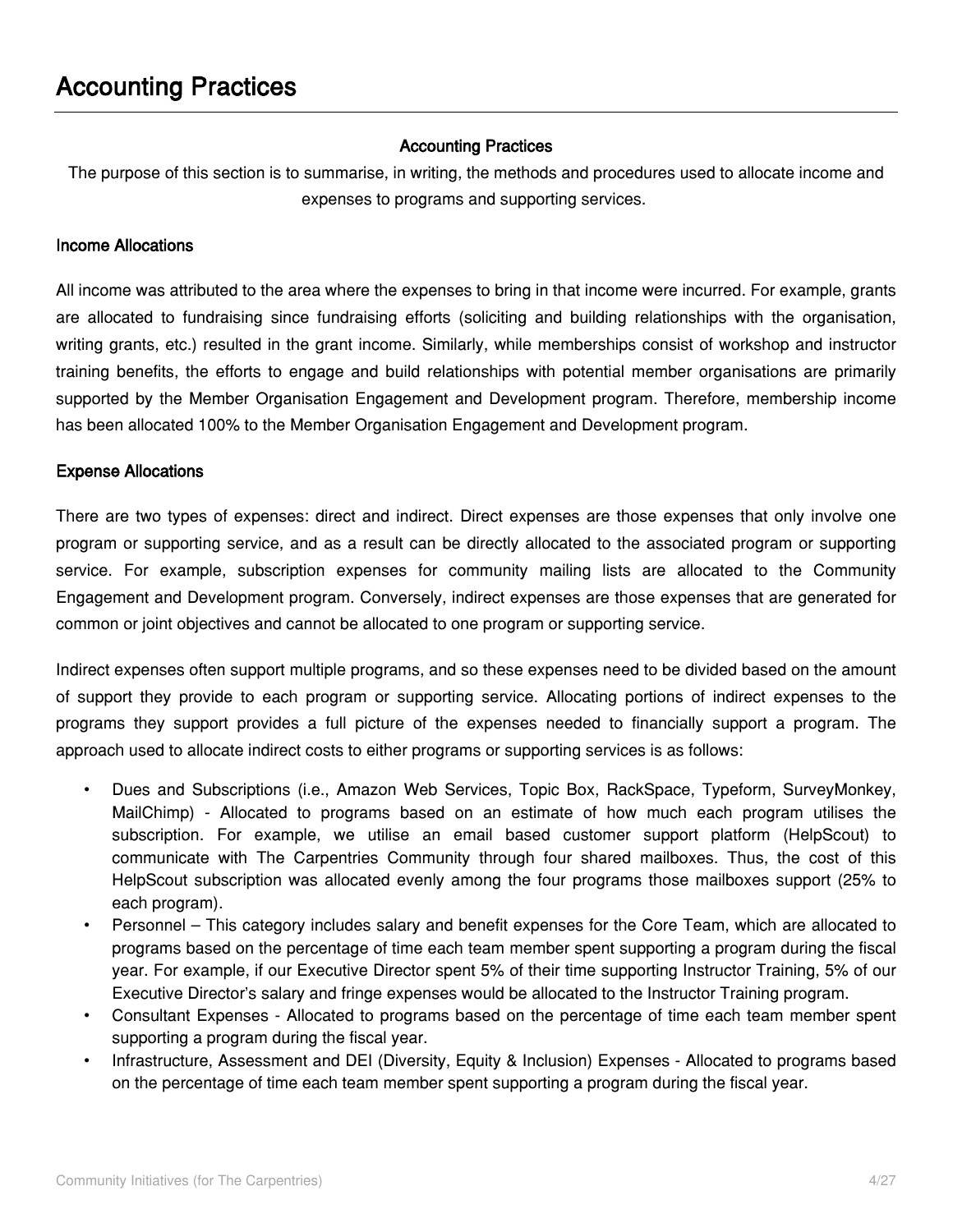Similarly, the remaining indirect expenses which benefit all programs and supporting services were allocated based on personnel effort (or the percentage of personnel time supporting each program). For example, the table below demonstrates how the percentage of total personnel effort would be used to allocate the remaining indirect expenses:

| Program or Supporting Service                     | <b>Total Personnel</b><br>Effort $(\%)$ | Indirect Expenses Allocated to<br>Program/Service (%) |
|---------------------------------------------------|-----------------------------------------|-------------------------------------------------------|
| Administration (Management & General)             | 25%                                     | 25%                                                   |
| Fundraising                                       | 5%                                      | 5%                                                    |
| <b>Community Engagement and Development</b>       | 20%                                     | 20%                                                   |
| <b>Curriculum Development and Maintenance</b>     | 10%                                     | 10%                                                   |
| <b>Instructor Training</b>                        | 10%                                     | 10%                                                   |
| Member Organisation Engagement and<br>Development | 15%                                     | 15%                                                   |
| Workshops                                         | 15%                                     | 15%                                                   |
| Total                                             | 100%                                    | 100%                                                  |

#### **Estimates**

Time estimates were used to allocate personnel time to programs. The Carpentries began using job plans in 2018 to plan and track how each team member is spending their time. (For more information please see this blog post on job plans: [https://carpentries.org/blog/2019/02/projects-teams-job-plans/\)](https://carpentries.org/blog/2019/02/projects-teams-job-plans/)

The Core Team uses Job Plans to outline each person's major areas of responsibility (MAR) and the associated program. Each month team members update their job plan with an estimate of the percent time spent supporting each MAR. At the end of the year we use the job plans to calculate the percentage of time spent supporting each program. Our job plans provide a good estimate of how the Core Team's time has been used to support each program and is the basis for allocating team expenses to programs.

#### **Key Metrics**

The following formulas were used to calculate the Key Metrics in this report:

- Overhead Ratio = Total Administration Expenses / Total Expenses
- Operating Reliance = Total Program Income / Total Program Expenses
- Self-Sufficiency Ratio = Total Program Income / Total Non-Grant Related Expenses<sup>\*</sup>

\*Non-grant related expenses are the expenses for operations or activities outside the goals of a grant.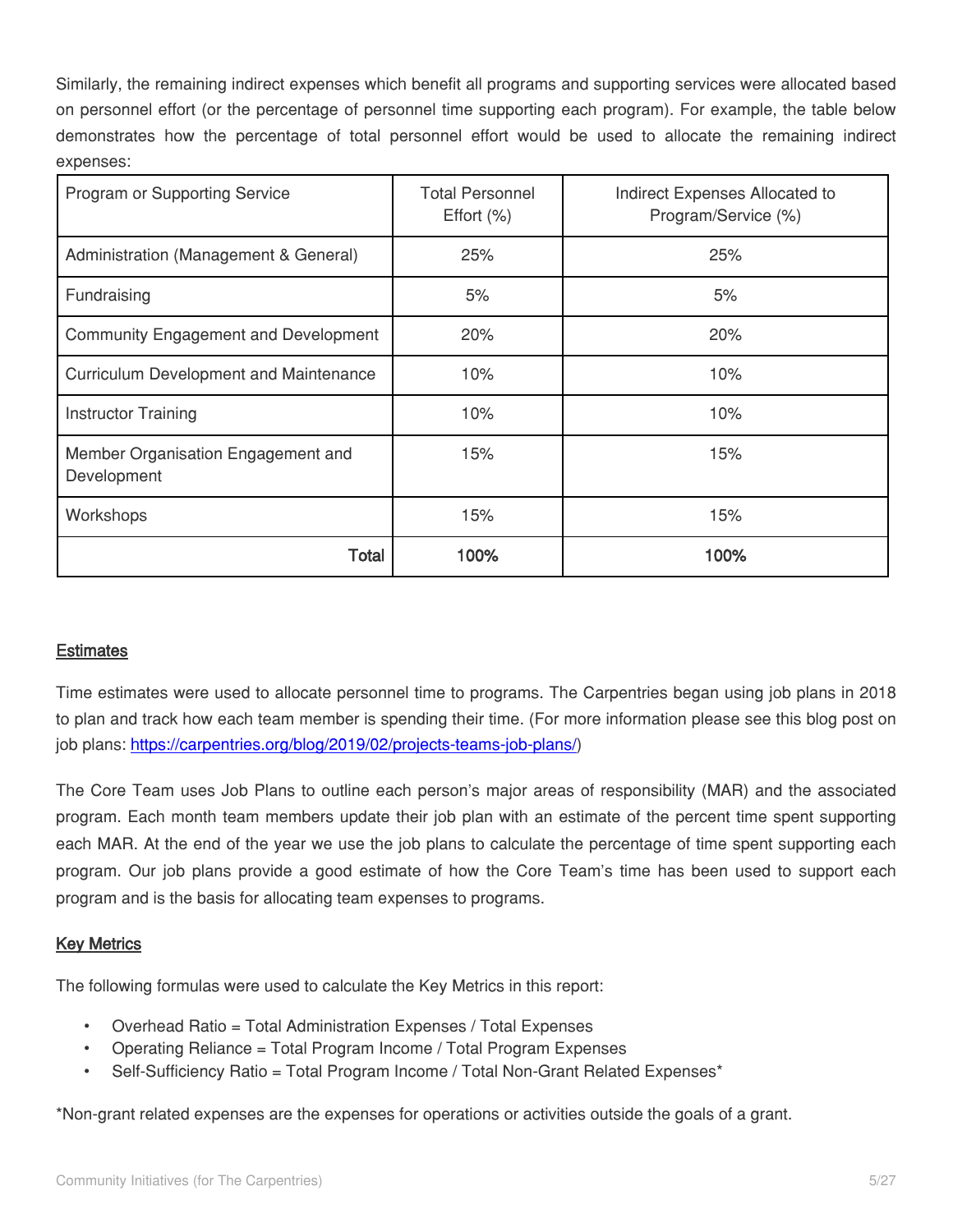#### **Disclaimers & Acknowledgements**

<span id="page-5-0"></span>Please note that some of the data from previous years may appear different than in a previous report, as all data analysis has been updated to align with current accounting practices for expense and income allocations. We also acknowledge that our use of Income and Net Income differs from the academic definition of these terms. In the financial report, the term 'Income', is used in place of the business term 'Revenue', to refer to the total amount of money received for products and services. Similarly, 'Net Income', is used in place of the business term 'Income', to refer to the net profit (or what remains after expenses and taxes are subtracted from 'Revenue').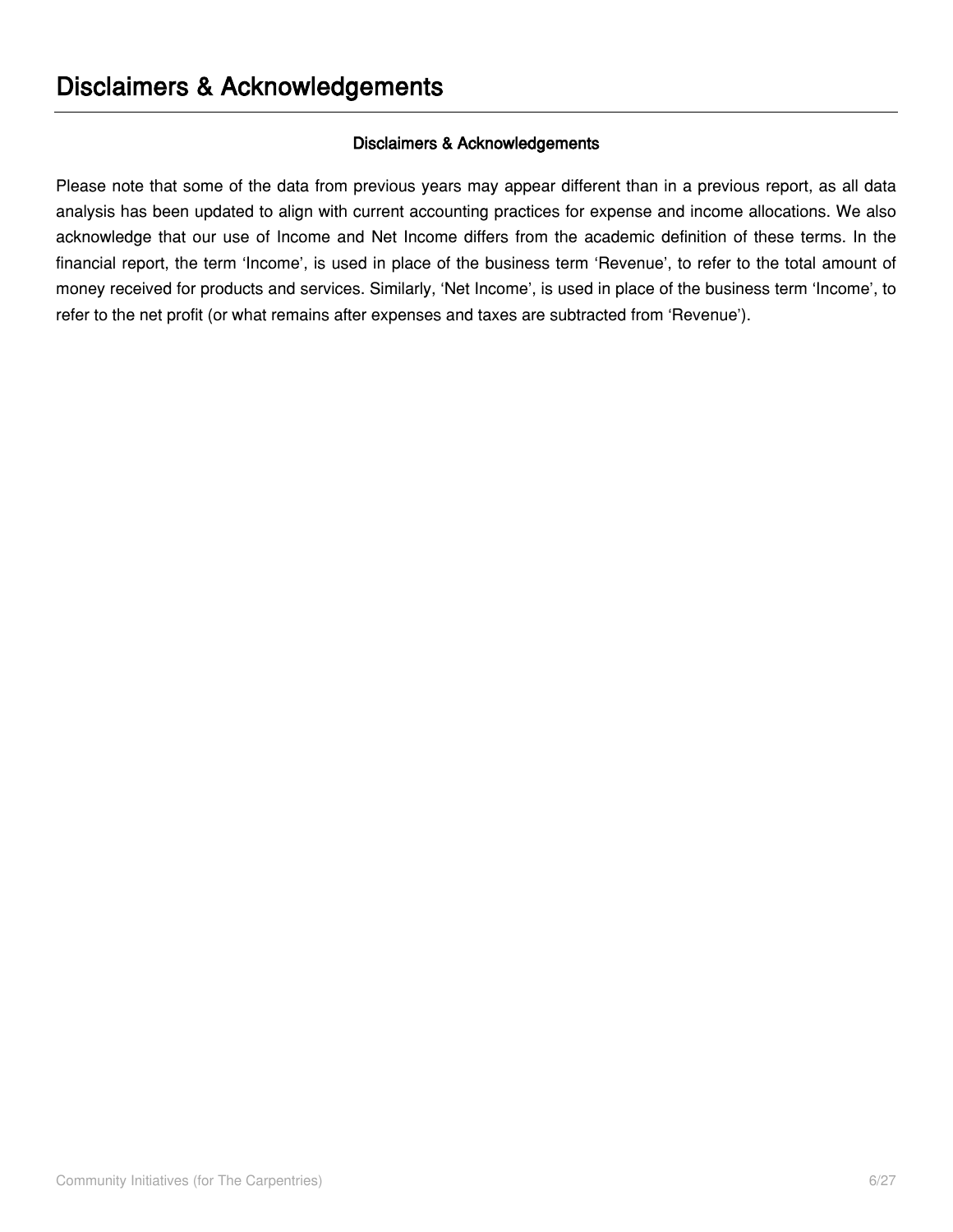### **Quarterly Profit and Loss Summary**

<span id="page-6-0"></span>

|                                                        | Jan - Mar, 2021 | Apr - Jun, 2021 | Jul - Sep, 2021 | Oct - Dec, 2021 | Total        |
|--------------------------------------------------------|-----------------|-----------------|-----------------|-----------------|--------------|
| <b>INCOME</b>                                          |                 |                 |                 |                 |              |
| Fundraising                                            |                 |                 |                 |                 | 0.00         |
| 4200 Contributed Income - Foundations                  | 29,416.86       | 286,436.88      | 3,402.17        | 1,525,571.08    | 1,844,826.99 |
| 4205 Contributed Income - Corporations                 |                 |                 |                 | 5,000.00        | 5,000.00     |
| 4215 Contributed Income - Individual Donations         | 290.40          | 507.50          | 209.79          | 5,518.19        | 6,525.88     |
| <b>Total Fundraising</b>                               | 29,707.26       | 286,944.38      | 3,611.96        | 1,536,089.27    | 1,856,352.87 |
| Other Income - Carpentries                             |                 |                 |                 |                 | 0.00         |
| 4100 Earned Income - Admissions                        |                 | 240.00          | 443.21          |                 | 683.21       |
| 4900 Other Income                                      | 28,735.92       | 86,207.76       | 1,310.23        | 2,486.27        | 118,740.18   |
| <b>Total Other Income - Carpentries</b>                | 28,735.92       | 86,447.76       | 1,753.44        | 2,486.27        | 119,423.39   |
| Programs                                               |                 |                 |                 |                 | 0.00         |
| 4105 Earned Income - Memberships                       | 15,000.00       |                 | 30,000.00       |                 | 45,000.00    |
| 4110 Earned Income - Fee For Service                   | 175,939.13      | 239,449.30      | 245,877.60      | 308,528.52      | 969,794.55   |
| <b>Total Programs</b>                                  | 190,939.13      | 239,449.30      | 275,877.60      | 308,528.52      | 1,014,794.55 |
| <b>Total Income</b>                                    | 249,382.31      | 612,841.44      | 281,243.00      | 1,847,104.06    | 2,990,570.81 |
| <b>GROSS PROFIT</b>                                    | 249,382.31      | 612,841.44      | 281,243.00      | 1,847,104.06    | 2,990,570.81 |
| <b>EXPENSES</b>                                        |                 |                 |                 |                 |              |
| 1 Team Salary & Benefit Expenses                       |                 |                 |                 |                 | 0.00         |
| 6000 Salaries                                          | 229,013.82      | 250,466.17      | 274,114.17      | 245,410.17      | 999,004.33   |
| 6001 PEO Salaries                                      | 96,991.62       | 92,161.78       | 69,860.25       | 54,083.93       | 313,097.58   |
| 6006 PEO Vacation                                      | 1,183.43        | 1,439.30        | 1,562.84        | 8,512.20        | 12,697.77    |
| 6010 Payroll Taxes                                     | 26,769.73       | 19,447.89       | 20,443.18       | 17,791.93       | 84,452.73    |
| 6011 PEO Payroll Taxes                                 | 25,025.90       | 26,041.55       | 18,155.96       | 18,789.30       | 88,012.71    |
| 6025 Worker's Compensation Insurance                   | 503.02          | 552.67          | 538.27          | 528.46          | 2,122.42     |
| 6026 PEO Workers Compensation Insurance                | 170.63          | 175.68          | 131.46          | $-5,406.05$     | $-4,928.28$  |
| 6030 Benefits-Health & Dental Insurance                | 27,052.56       | 35,498.68       | 38,713.49       | 38,017.75       | 139,282.48   |
| 6031 PEO Medical, Life & Disability Benefits Insurance | 5,130.16        | 5,881.28        | 4,610.84        | 8,998.55        | 24,620.83    |
| 6040 Benefits-Pension Plan 401K Match                  | 7,655.08        | 8,701.58        | 9,077.91        | 9,183.81        | 34,618.38    |
| <b>Total 1 Team Salary &amp; Benefit Expenses</b>      | 419,495.95      | 440,366.58      | 437,208.37      | 395,910.05      | 1,692,980.95 |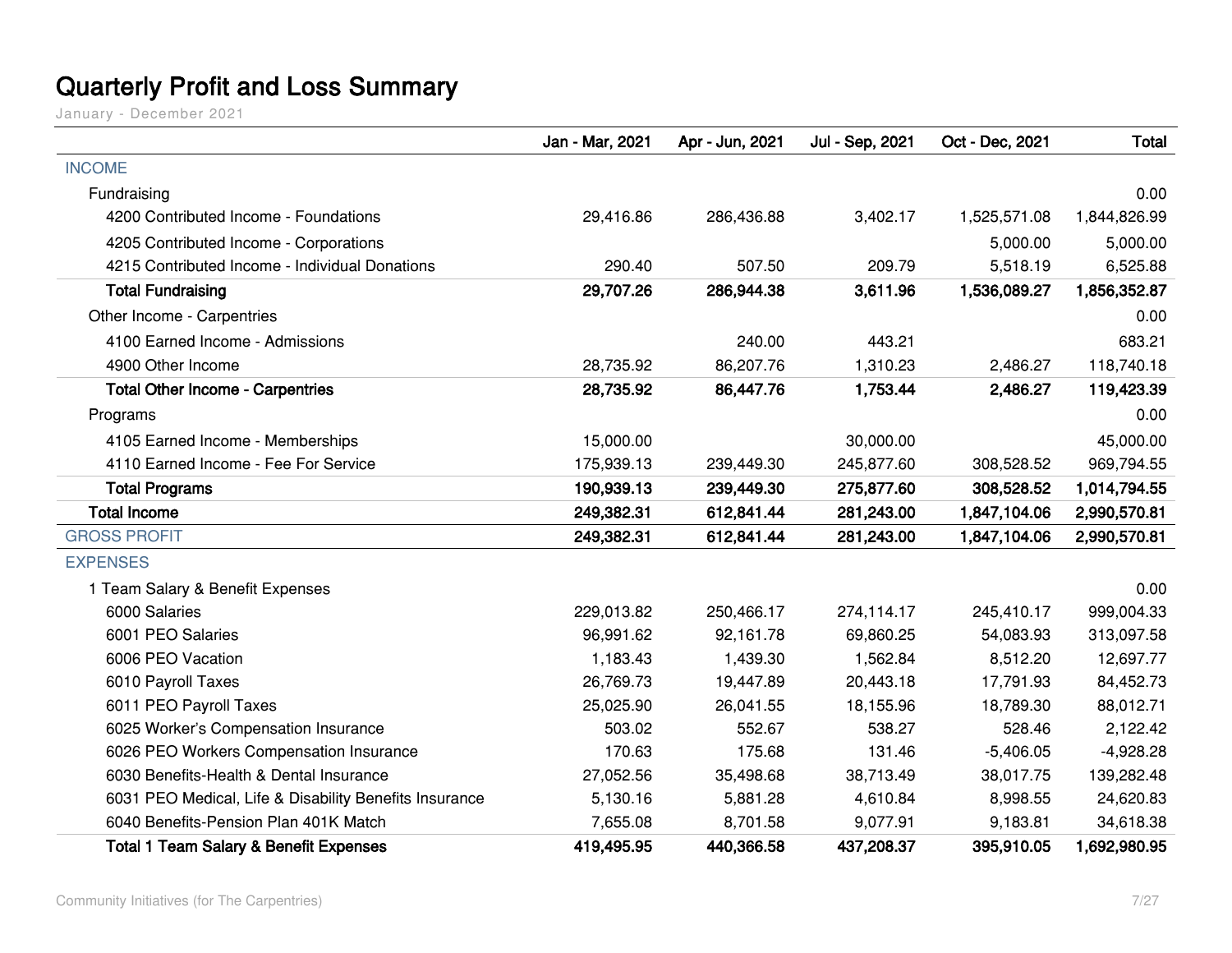|                                                      | Jan - Mar, 2021 | Apr - Jun, 2021 | Jul - Sep, 2021 | Oct - Dec, 2021 | Total      |
|------------------------------------------------------|-----------------|-----------------|-----------------|-----------------|------------|
| 1650 PEO Employee Deposit                            |                 |                 | 592.46          | $-0.01$         | 592.45     |
| 2 Consultants                                        |                 |                 |                 |                 | 0.00       |
| 6110 Consultants-General                             | 33,010.25       | 34,540.09       | 29,873.32       | 30,378.77       | 127,802.43 |
| 6115 Consultants - Technical                         | 4,181.50        | 2,450.00        | 11,667.50       | 11,359.99       | 29,658.99  |
| 6120 Consultants - Program                           |                 |                 |                 | 5,000.00        | 5,000.00   |
| 6130 Consultants - Communications                    | 1,700.00        |                 |                 |                 | 1,700.00   |
| <b>Total 2 Consultants</b>                           | 38,891.75       | 36,990.09       | 41,540.82       | 46,738.76       | 164,161.42 |
| 3 Legal & Professional Fees                          |                 |                 |                 |                 | 0.00       |
| 6150 Legal Fees                                      | 344.90          | 2,073.01        | 8,017.73        | 2,691.30        | 13,126.94  |
| 6300 Fees/License/Misc Taxes                         | 495.01          | 540.00          | 3,809.71        | 485.00          | 5,329.72   |
| 6535 Staff Development                               | 745.11          | 504.02          | 401.82          | 204.40          | 1,855.35   |
| <b>Total 3 Legal &amp; Professional Fees</b>         | 1,585.02        | 3,117.03        | 12,229.26       | 3,380.70        | 20,312.01  |
| 4 Software & Subscriptions Services                  |                 |                 |                 |                 | 0.00       |
| 6210 Telephone - Internet Service                    |                 | 60.17           | 2,620.17        | 50.50           | 2,730.84   |
| 6302 Dues & Subscriptions                            | 8,328.65        | 10,347.37       | 22,167.15       | 14,671.86       | 55,515.03  |
| 6330 Equipment & Software                            | 327.86          |                 |                 | 59.85           | 387.71     |
| 6335 Office/Computer Supplies                        | 6,594.62        | 40.10           | 2,734.89        | 0.00            | 9,369.61   |
| <b>Total 4 Software &amp; Subscriptions Services</b> | 15,251.13       | 10,447.64       | 27,522.21       | 14,782.21       | 68,003.19  |
| 5 Program Supplies & Communications                  |                 |                 |                 |                 | 0.00       |
| 6340 Postage and Courier/Delivery Service            |                 | 38.20           | 36.20           | 189.02          | 263.42     |
| 6405 Program Supplies                                |                 | 700.00          | 454.12          | 499.41          | 1,653.53   |
| 6410 Translation Services                            |                 |                 |                 | 3,118.65        | 3,118.65   |
| 6830 Fundrasing Event                                | 1,160.00        |                 |                 |                 | 1,160.00   |
| <b>Total 5 Program Supplies &amp; Communications</b> | 1,160.00        | 738.20          | 490.32          | 3,807.08        | 6,195.60   |
| 6 Meetings & Travel                                  |                 |                 |                 |                 | 0.00       |
| 6525 Staff Meetings                                  |                 | 1,797.83        |                 | 4,220.47        | 6,018.30   |
| 6620 Travel-Airfare                                  |                 |                 |                 | 269.74          | 269.74     |
| <b>Total 6 Meetings &amp; Travel</b>                 |                 | 1,797.83        |                 | 4,490.21        | 6,288.04   |
| 7 Other Business Expenses                            |                 |                 |                 |                 | 0.00       |
| 7015 Other/Miscellaneous                             |                 | 10,000.00       | 409.98          | 255.79          | 10,665.77  |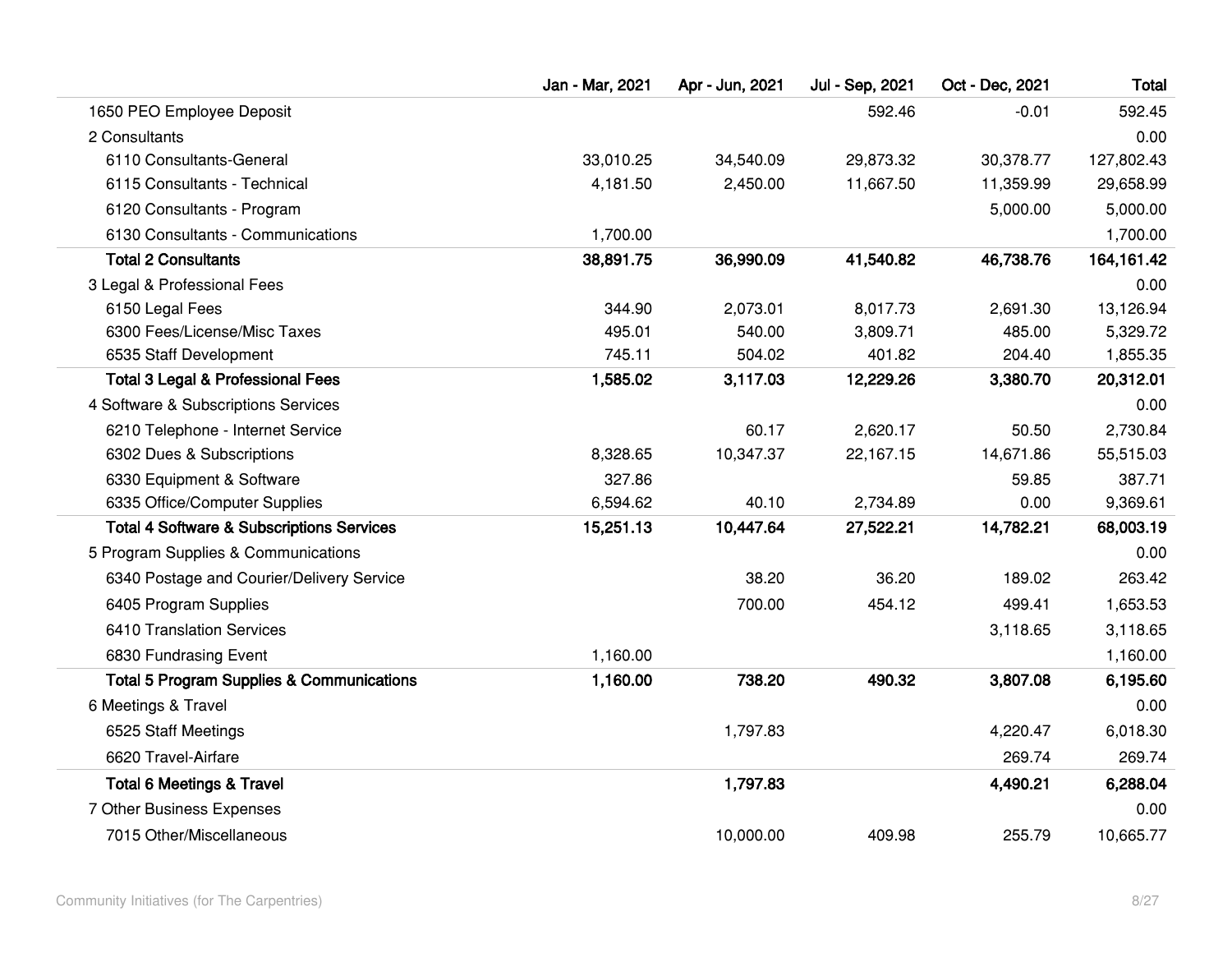|                                        | Jan - Mar, 2021 | Apr - Jun, 2021 | Jul - Sep, 2021 | Oct - Dec, 2021 | <b>Total</b> |
|----------------------------------------|-----------------|-----------------|-----------------|-----------------|--------------|
| <b>Total 7 Other Business Expenses</b> |                 | 10,000.00       | 409.98          | 255.79          | 10,665.77    |
| 8 Fiscal Sponsorship                   |                 |                 |                 |                 | 0.00         |
| 8000 CI Fiscal Sponsorship Fee         | 21,559.46       | 53,033.52       | 28.047.14       | 184.559.18      | 287,199.30   |
| <b>Total 8 Fiscal Sponsorship</b>      | 21,559.46       | 53,033.52       | 28,047.14       | 184,559.18      | 287,199.30   |
| <b>Total Expenses</b>                  | 497,943.31      | 556,490.89      | 548,040.56      | 653,923.97      | 2,256,398.73 |
| NET OPERATING INCOME                   | $-248,561.00$   | 56,350.55       | -266,797.56     | 1,193,180.09    | 734,172.08   |
| <b>NET INCOME</b>                      | $$ -248,561.00$ | \$56,350.55     | $$ -266,797.56$ | \$1,193,180.09  | \$734,172.08 |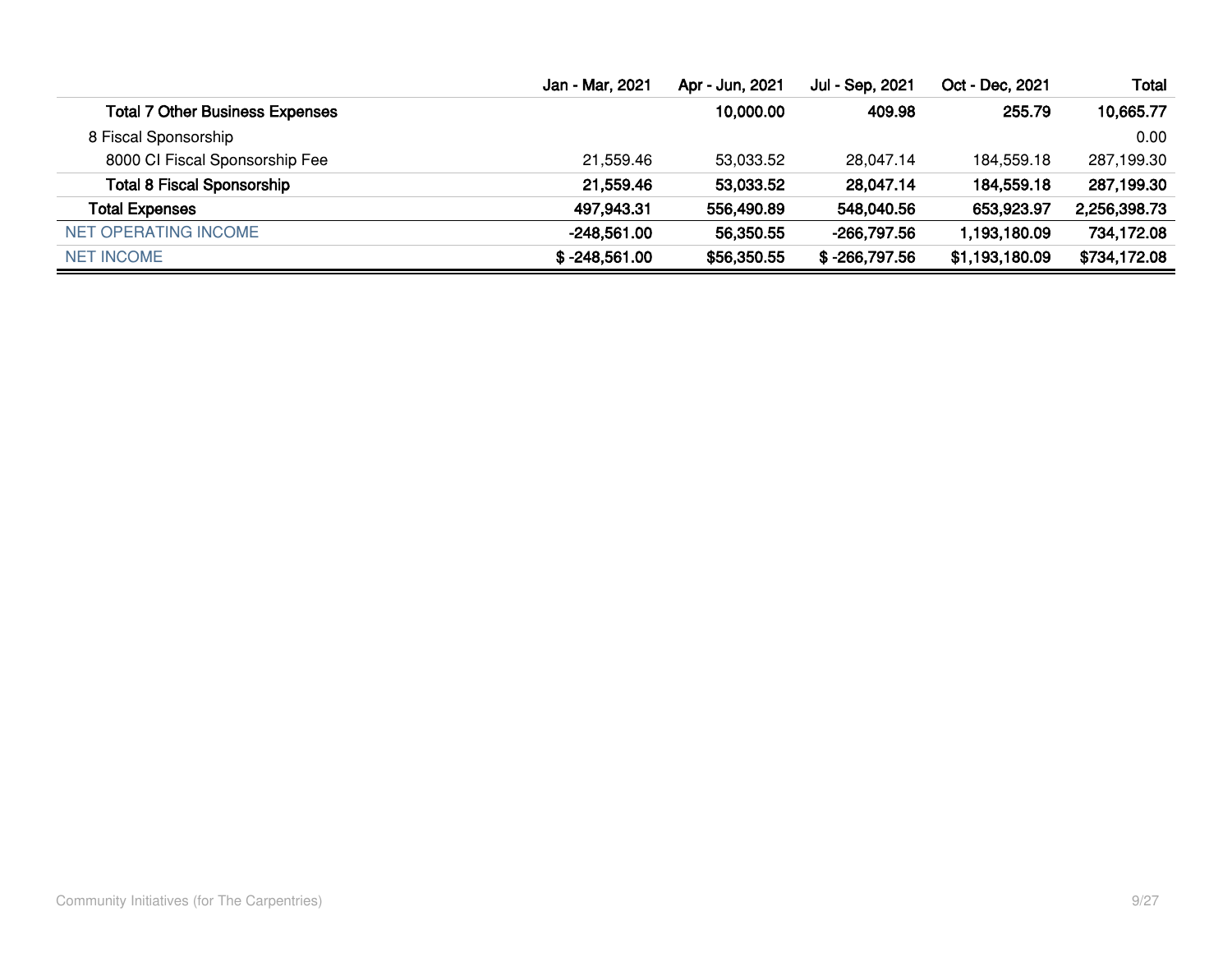### <span id="page-9-0"></span>**Profit and Loss - Administration (Management & General)**

|                                                        |                |             | <b>Total</b> |
|--------------------------------------------------------|----------------|-------------|--------------|
|                                                        | Jan - Dec 2021 | % of Income | % of Expense |
| <b>INCOME</b>                                          |                |             |              |
| Other Income - Carpentries                             |                |             |              |
| 4900 Other Income                                      | 117,680.75     | 100.00%     | 28.69%       |
| <b>Total Other Income - Carpentries</b>                | 117,680.75     | 100.00%     | 28.69%       |
| <b>Total Income</b>                                    | 117,680.75     | 100.00%     | 28.69%       |
| <b>GROSS PROFIT</b>                                    | 117,680.75     | 100.00%     | 28.69%       |
| <b>EXPENSES</b>                                        |                |             |              |
| 1 Team Salary & Benefit Expenses                       |                |             |              |
| 6000 Salaries                                          | 161,160.64     | 136.95%     | 39.29 %      |
| 6001 PEO Salaries                                      | 86,290.62      | 73.33 %     | 21.04%       |
| 6006 PEO Vacation                                      | 509.79         | 0.43%       | 0.12%        |
| 6010 Payroll Taxes                                     | 13,463.62      | 11.44 %     | 3.28%        |
| 6011 PEO Payroll Taxes                                 | 43,432.18      | 36.91 %     | 10.59%       |
| 6025 Worker's Compensation Insurance                   | 410.70         | 0.35%       | 0.10%        |
| 6026 PEO Workers Compensation Insurance                | 50.28          | 0.04%       | 0.01%        |
| 6030 Benefits-Health & Dental Insurance                | 26,776.23      | 22.75 %     | 6.53%        |
| 6031 PEO Medical, Life & Disability Benefits Insurance | 7,091.39       | 6.03%       | 1.73%        |
| 6040 Benefits-Pension Plan 401K Match                  | 6,315.68       | 5.37%       | 1.54 %       |
| <b>Total 1 Team Salary &amp; Benefit Expenses</b>      | 345,501.13     | 293.59 %    | 84.23%       |
| 1650 PEO Employee Deposit                              | 251.13         | 0.21%       | 0.06%        |
| 2 Consultants                                          |                |             |              |
| 6110 Consultants-General                               | 46,873.52      | 39.83 %     | 11.43 %      |
| 6115 Consultants - Technical                           | 832.75         | 0.71%       | 0.20%        |
| <b>Total 2 Consultants</b>                             | 47,706.27      | 40.54 %     | 11.63%       |
| 3 Legal & Professional Fees                            |                |             |              |
| 6150 Legal Fees                                        | 2,231.58       | 1.90%       | 0.54%        |
| 6300 Fees/License/Misc Taxes                           | 53.17          | 0.05%       | 0.01%        |
| 6535 Staff Development                                 | 315.41         | 0.27%       | 0.08%        |
| <b>Total 3 Legal &amp; Professional Fees</b>           | 2,600.16       | 2.21%       | 0.63%        |
| 4 Software & Subscriptions Services                    |                |             |              |
| 6210 Telephone - Internet Service                      | 110.67         | 0.09%       | 0.03%        |
| 6302 Dues & Subscriptions                              | 3,495.81       | 2.97%       | 0.85%        |
| 6330 Equipment & Software                              | 65.91          | 0.06%       | 0.02%        |
| 6335 Office/Computer Supplies                          | 1,588.77       | 1.35%       | 0.39%        |
| <b>Total 4 Software &amp; Subscriptions Services</b>   | 5,261.16       | 4.47%       | 1.28%        |
| 5 Program Supplies & Communications                    |                |             |              |
| 6340 Postage and Courier/Delivery Service              | 189.02         | 0.16%       | 0.05%        |
| 6405 Program Supplies                                  | 700.00         | 0.59%       | 0.17%        |
| <b>Total 5 Program Supplies &amp; Communications</b>   | 889.02         | 0.76%       | 0.22%        |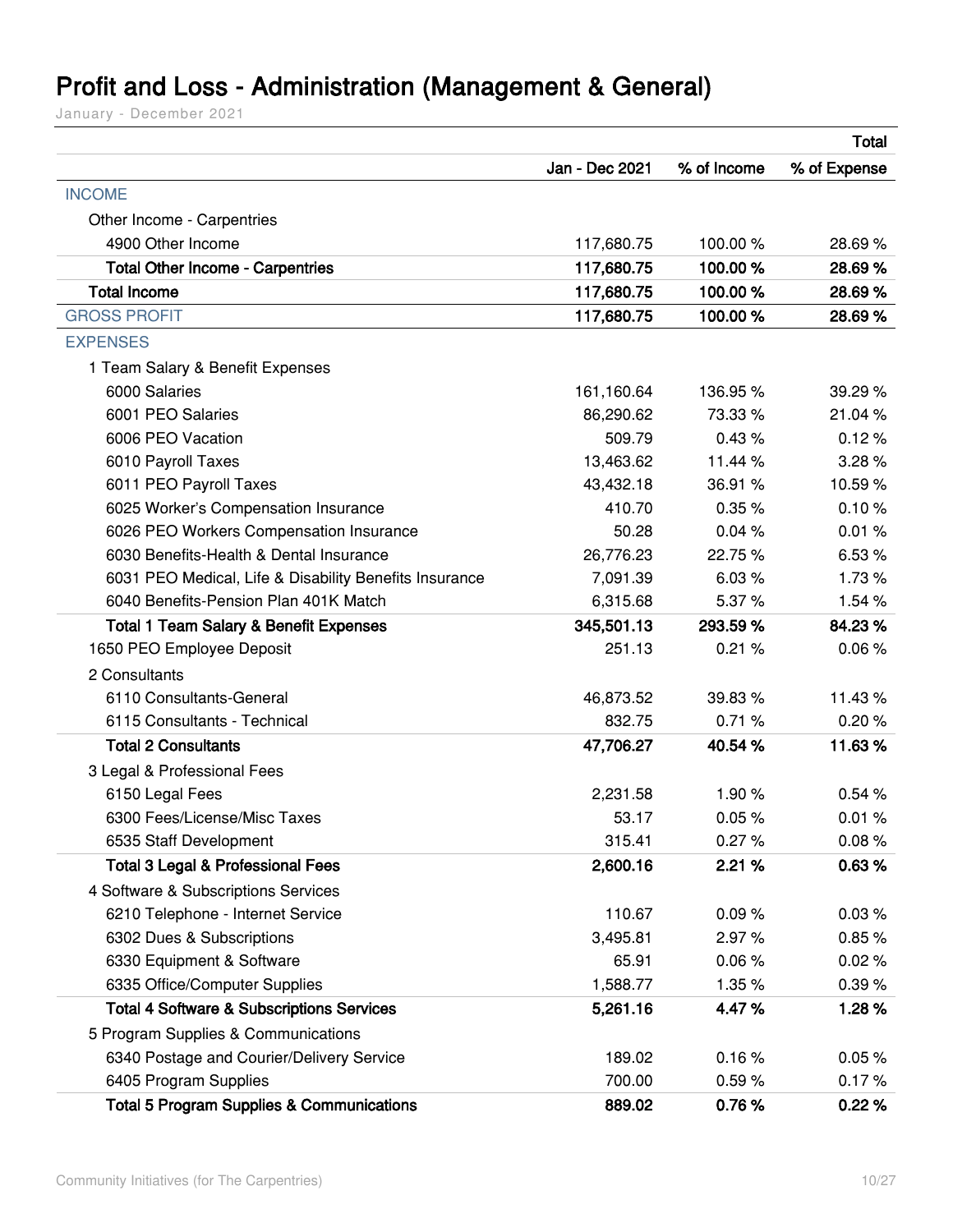|                                        |                 |             | Total        |
|----------------------------------------|-----------------|-------------|--------------|
|                                        | Jan - Dec 2021  | % of Income | % of Expense |
| 6 Meetings & Travel                    |                 |             |              |
| 6525 Staff Meetings                    | 893.58          | 0.76%       | 0.22%        |
| 6620 Travel-Airfare                    | 45.86           | 0.04%       | 0.01%        |
| <b>Total 6 Meetings &amp; Travel</b>   | 939.44          | 0.80%       | 0.23%        |
| 7 Other Business Expenses              |                 |             |              |
| 7015 Other/Miscellaneous               | 51.98           | 0.04%       | 0.01%        |
| <b>Total 7 Other Business Expenses</b> | 51.98           | 0.04%       | 0.01%        |
| 8 Fiscal Sponsorship                   |                 |             |              |
| 8000 CI Fiscal Sponsorship Fee         | 6,982.18        | 5.93 %      | 1.70%        |
| <b>Total 8 Fiscal Sponsorship</b>      | 6,982.18        | 5.93%       | 1.70%        |
| <b>Total Expenses</b>                  | 410,182.47      | 348.56 %    | 100.00%      |
| <b>NET OPERATING INCOME</b>            | $-292,501.72$   | -248.56%    | $-71.31%$    |
| <b>NET INCOME</b>                      | $$ -292,501.72$ | $-248.56%$  | $-71.31%$    |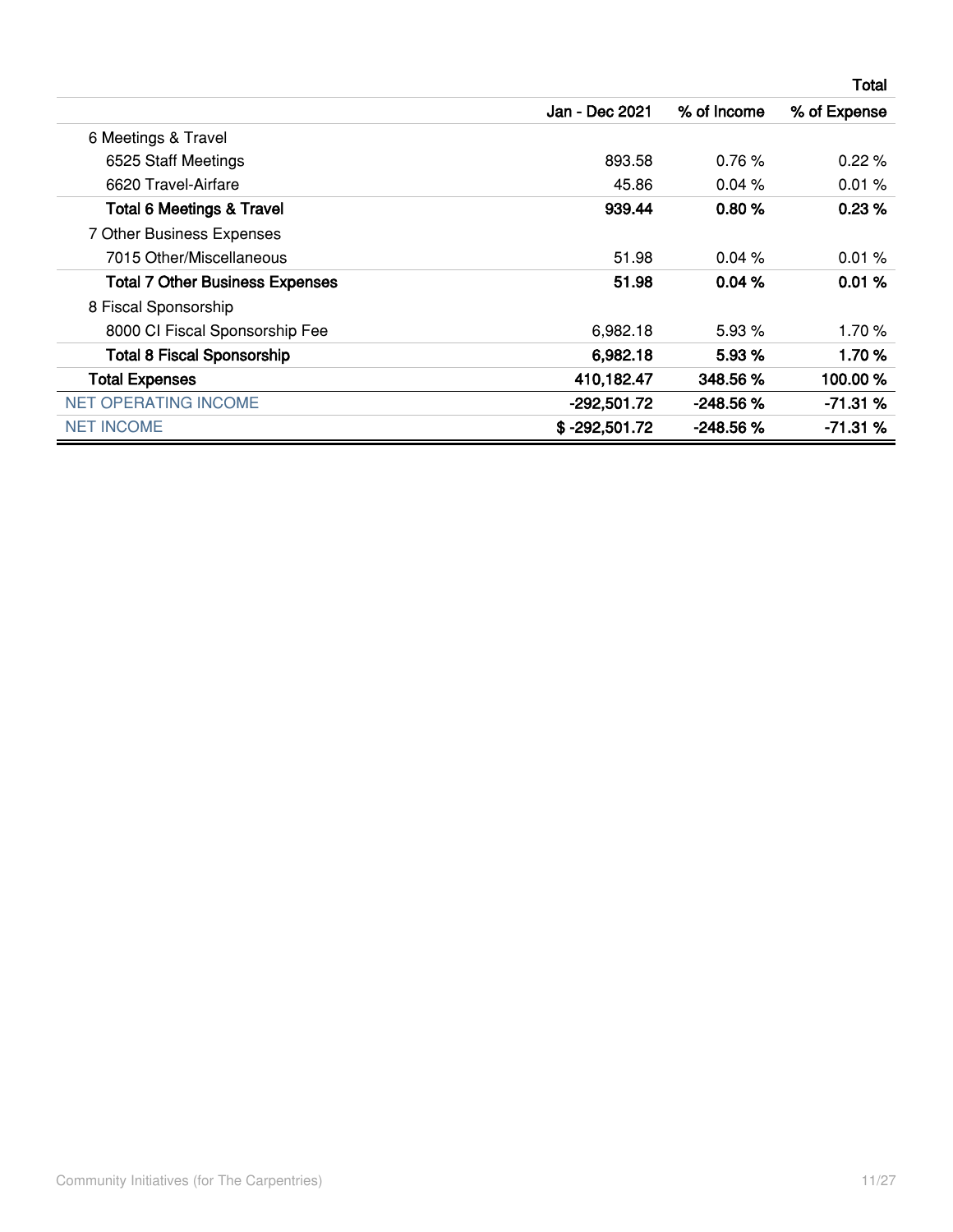### <span id="page-11-0"></span>**Profit and Loss - Fundraising**

|                                                        |                |             | <b>Total</b> |
|--------------------------------------------------------|----------------|-------------|--------------|
|                                                        | Jan - Dec 2021 | % of Income | % of Expense |
| <b>INCOME</b>                                          |                |             |              |
| Fundraising                                            |                |             |              |
| 4200 Contributed Income - Foundations                  | 1,844,826.99   | 99.38%      | 732.21 %     |
| 4205 Contributed Income - Corporations                 | 5,000.00       | 0.27%       | 1.98%        |
| 4215 Contributed Income - Individual Donations         | 6,525.88       | 0.35%       | 2.59%        |
| <b>Total Fundraising</b>                               | 1,856,352.87   | 100.00%     | 736.78%      |
| <b>Total Income</b>                                    | 1,856,352.87   | 100.00%     | 736.78%      |
| <b>GROSS PROFIT</b>                                    | 1,856,352.87   | 100.00%     | 736.78 %     |
| <b>EXPENSES</b>                                        |                |             |              |
| 1 Team Salary & Benefit Expenses                       |                |             |              |
| 6000 Salaries                                          | 49,447.31      | 2.66%       | 19.63%       |
| 6001 PEO Salaries                                      | 203.36         | 0.01%       | 0.08%        |
| 6006 PEO Vacation                                      | 427.10         | 0.02%       | 0.17%        |
| 6010 Payroll Taxes                                     | 3,690.44       | 0.20%       | 1.46%        |
| 6011 PEO Payroll Taxes                                 | 4.98           | 0.00%       | 0.00%        |
| 6025 Worker's Compensation Insurance                   | 190.47         | 0.01%       | 0.08%        |
| 6026 PEO Workers Compensation Insurance                | 1.22           | 0.00%       | 0.00%        |
| 6030 Benefits-Health & Dental Insurance                | 6,683.20       | 0.36%       | 2.65%        |
| 6031 PEO Medical, Life & Disability Benefits Insurance | 50.42          | 0.00%       | 0.02%        |
| 6040 Benefits-Pension Plan 401K Match                  | 1,870.78       | 0.10%       | 0.74%        |
| <b>Total 1 Team Salary &amp; Benefit Expenses</b>      | 62,569.28      | 3.37%       | 24.83%       |
| 1650 PEO Employee Deposit                              | 320.83         | 0.02%       | 0.13%        |
| 2 Consultants                                          |                |             |              |
| 6110 Consultants-General                               | 255.15         | 0.01%       | 0.10%        |
| 6130 Consultants - Communications                      | 1,700.00       | 0.09%       | 0.67%        |
| <b>Total 2 Consultants</b>                             | 1,955.15       | 0.11%       | 0.78%        |
| 3 Legal & Professional Fees                            |                |             |              |
| 6150 Legal Fees                                        | 410.22         | 0.02%       | 0.16%        |
| 6300 Fees/License/Misc Taxes                           | 287.87         | 0.02%       | 0.11%        |
| 6535 Staff Development                                 | 57.98          | 0.00%       | 0.02%        |
| <b>Total 3 Legal &amp; Professional Fees</b>           | 756.07         | 0.04%       | 0.30%        |
| 4 Software & Subscriptions Services                    |                |             |              |
| 6302 Dues & Subscriptions                              | 642.62         | 0.03%       | 0.26%        |
| 6330 Equipment & Software                              | 12.12          | 0.00%       | 0.00%        |
| 6335 Office/Computer Supplies                          | 315.96         | 0.02%       | 0.13%        |
| <b>Total 4 Software &amp; Subscriptions Services</b>   | 970.70         | 0.05%       | 0.39%        |
| 5 Program Supplies & Communications                    |                |             |              |
| 6830 Fundrasing Event                                  | 1,160.00       | 0.06%       | 0.46%        |
| <b>Total 5 Program Supplies &amp; Communications</b>   | 1,160.00       | 0.06%       | 0.46%        |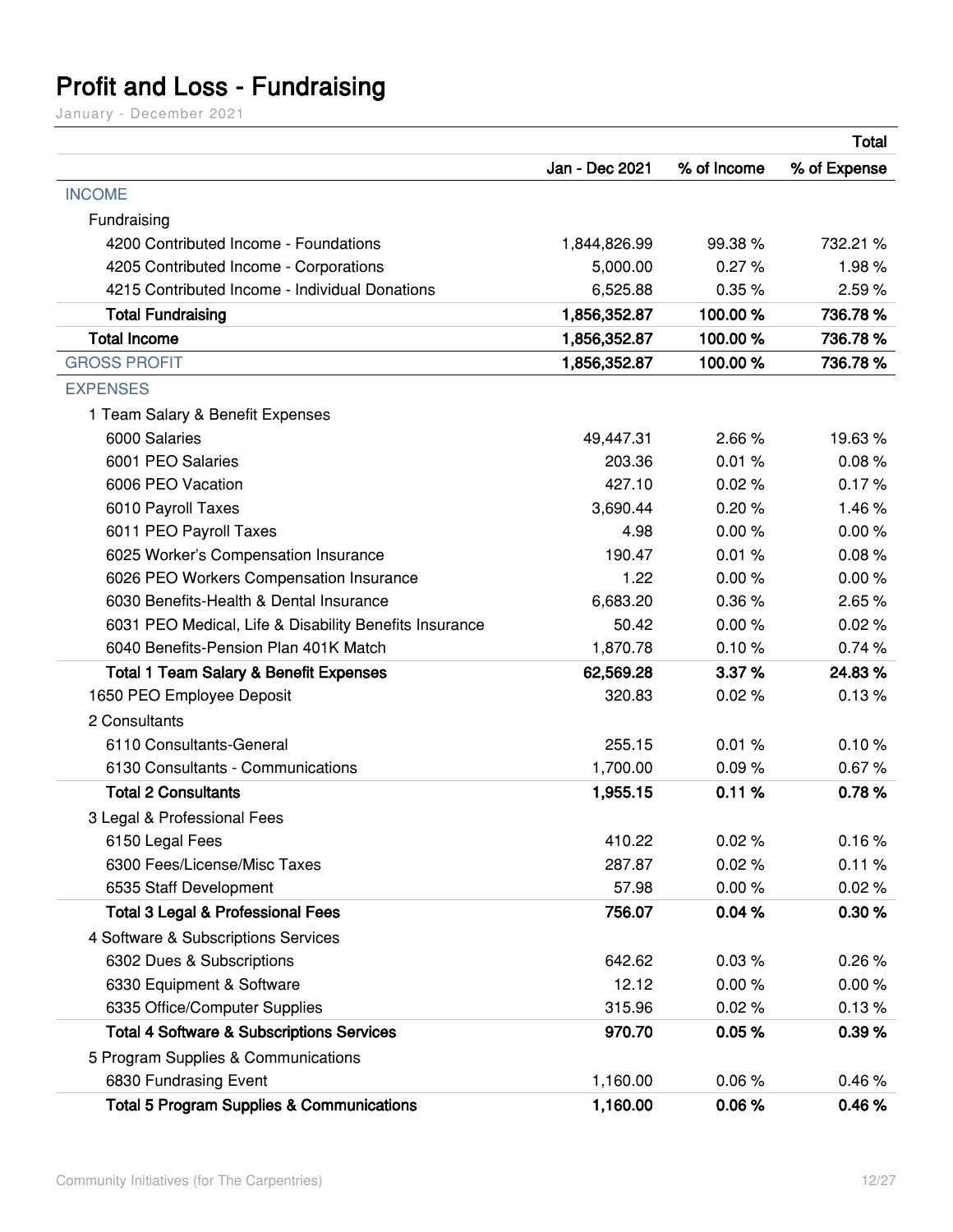|                                        |                |             | <b>Total</b> |
|----------------------------------------|----------------|-------------|--------------|
|                                        | Jan - Dec 2021 | % of Income | % of Expense |
| 6 Meetings & Travel                    |                |             |              |
| 6525 Staff Meetings                    | 926.20         | $0.05 \%$   | 0.37%        |
| 6620 Travel-Airfare                    | 8.43           | 0.00%       | 0.00%        |
| <b>Total 6 Meetings &amp; Travel</b>   | 934.63         | 0.05%       | 0.37%        |
| 7 Other Business Expenses              |                |             |              |
| 7015 Other/Miscellaneous               | 369.56         | $0.02\%$    | 0.15%        |
| <b>Total 7 Other Business Expenses</b> | 369.56         | 0.02%       | 0.15%        |
| 8 Fiscal Sponsorship                   |                |             |              |
| 8000 CI Fiscal Sponsorship Fee         | 182,917.20     | 9.85%       | 72.60%       |
| <b>Total 8 Fiscal Sponsorship</b>      | 182,917.20     | 9.85%       | 72.60%       |
| <b>Total Expenses</b>                  | 251,953.42     | 13.57 %     | 100.00%      |
| <b>NET OPERATING INCOME</b>            | 1,604,399.45   | 86.43%      | 636.78%      |
| <b>NET INCOME</b>                      | \$1,604,399.45 | 86.43 %     | 636.78%      |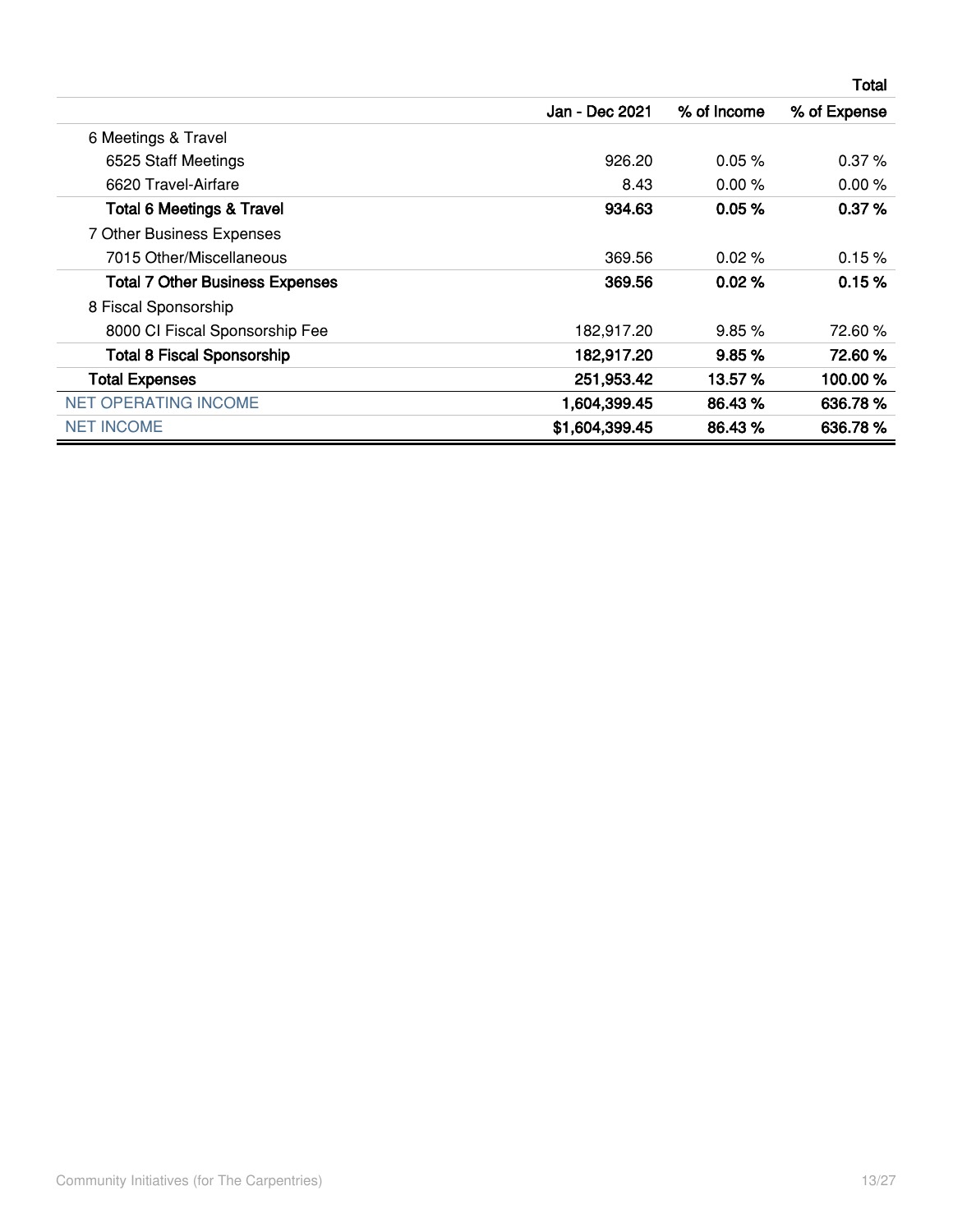# <span id="page-13-0"></span>**Profit and Loss - All Programs**

|                                                        |                |             | <b>Total</b> |
|--------------------------------------------------------|----------------|-------------|--------------|
|                                                        | Jan - Dec 2021 | % of Income | % of Expense |
| <b>INCOME</b>                                          |                |             |              |
| Other Income - Carpentries                             |                |             |              |
| 4100 Earned Income - Admissions                        | 683.21         | 0.07%       | 0.04%        |
| 4900 Other Income                                      | 1,059.43       | 0.10%       | 0.07%        |
| <b>Total Other Income - Carpentries</b>                | 1,742.64       | 0.17%       | 0.11%        |
| Programs                                               |                |             |              |
| 4105 Earned Income - Memberships                       | 45,000.00      | 4.43%       | 2.86%        |
| 4110 Earned Income - Fee For Service                   | 969,794.55     | 95.40%      | 61.68%       |
| <b>Total Programs</b>                                  | 1,014,794.55   | 99.83%      | 64.55%       |
| <b>Total Income</b>                                    | 1,016,537.19   | 100.00%     | 64.66%       |
| <b>GROSS PROFIT</b>                                    | 1,016,537.19   | 100.00%     | 64.66%       |
| <b>EXPENSES</b>                                        |                |             |              |
| 1 Team Salary & Benefit Expenses                       |                |             |              |
| 6000 Salaries                                          | 768,767.13     | 75.63%      | 48.90 %      |
| 6001 PEO Salaries                                      | 226,603.60     | 22.29 %     | 14.41%       |
| 6006 PEO Vacation                                      | 11,760.88      | 1.16%       | 0.75%        |
| 6010 Payroll Taxes                                     | 65,486.44      | 6.44%       | 4.17%        |
| 6011 PEO Payroll Taxes                                 | 44,575.55      | 4.39%       | 2.84%        |
| 6025 Worker's Compensation Insurance                   | 1,450.49       | 0.14%       | 0.09%        |
| 6026 PEO Workers Compensation Insurance                | $-4,979.78$    | $-0.49%$    | $-0.32%$     |
| 6030 Benefits-Health & Dental Insurance                | 105,823.05     | 10.41%      | 6.73%        |
| 6031 PEO Medical, Life & Disability Benefits Insurance | 17,479.02      | 1.72%       | 1.11%        |
| 6040 Benefits-Pension Plan 401K Match                  | 26,431.92      | 2.60%       | 1.68%        |
| <b>Total 1 Team Salary &amp; Benefit Expenses</b>      | 1,263,398.30   | 124.28%     | 80.36%       |
| 1650 PEO Employee Deposit                              | 20.49          | 0.00%       | 0.00%        |
| 2 Consultants                                          |                |             |              |
| 6110 Consultants-General                               | 80,673.76      | 7.94 %      | 5.13%        |
| 6115 Consultants - Technical                           | 27,910.49      | 2.75%       | 1.78%        |
| 6120 Consultants - Program                             | 5,000.00       | 0.49%       | 0.32%        |
| <b>Total 2 Consultants</b>                             | 113,584.25     | 11.17%      | 7.22%        |
| 3 Legal & Professional Fees                            |                |             |              |
| 6150 Legal Fees                                        | 10,485.14      | 1.03%       | 0.67%        |
| 6300 Fees/License/Misc Taxes                           | 4,988.68       | 0.49%       | 0.32%        |
| 6535 Staff Development                                 | 1,481.96       | 0.15%       | 0.09%        |
| <b>Total 3 Legal &amp; Professional Fees</b>           | 16,955.78      | 1.67%       | 1.08%        |
| 4 Software & Subscriptions Services                    |                |             |              |
| 6210 Telephone - Internet Service                      | 2,620.17       | 0.26%       | 0.17%        |
| 6302 Dues & Subscriptions                              | 51,376.60      | 5.05%       | 3.27%        |
| 6330 Equipment & Software                              | 309.68         | 0.03%       | 0.02%        |
| 6335 Office/Computer Supplies                          | 7,464.88       | 0.73%       | 0.47%        |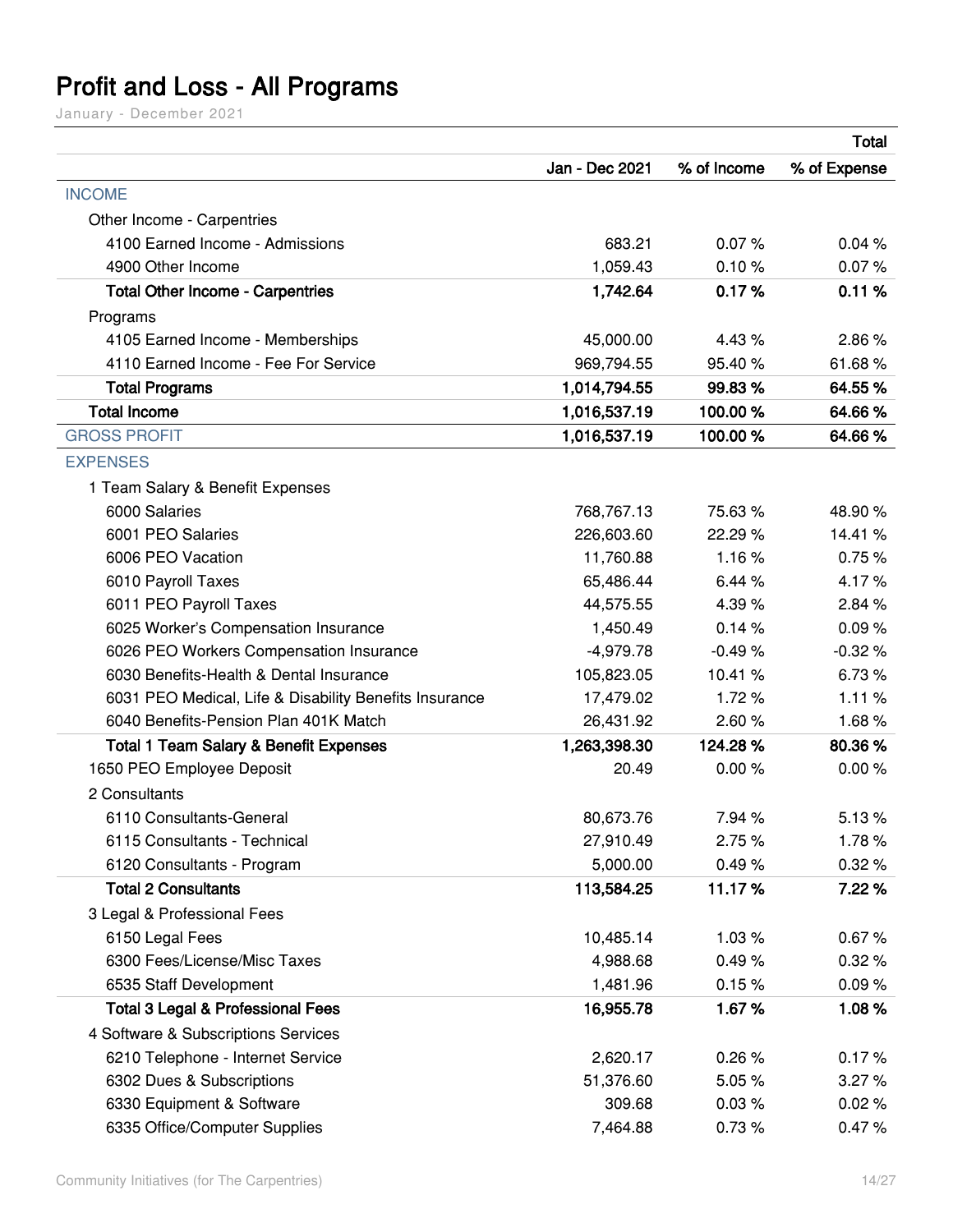|                                                      |                 |             | Total        |
|------------------------------------------------------|-----------------|-------------|--------------|
|                                                      | Jan - Dec 2021  | % of Income | % of Expense |
| <b>Total 4 Software &amp; Subscriptions Services</b> | 61,771.33       | 6.08%       | 3.93%        |
| 5 Program Supplies & Communications                  |                 |             |              |
| 6340 Postage and Courier/Delivery Service            | 74.40           | 0.01%       | 0.00%        |
| 6405 Program Supplies                                | 953.53          | 0.09%       | 0.06%        |
| 6410 Translation Services                            | 3,118.65        | 0.31%       | 0.20%        |
| <b>Total 5 Program Supplies &amp; Communications</b> | 4,146.58        | 0.41%       | 0.26%        |
| 6 Meetings & Travel                                  |                 |             |              |
| 6525 Staff Meetings                                  | 4,546.92        | 0.45%       | 0.29%        |
| 6620 Travel-Airfare                                  | 215.45          | 0.02%       | 0.01%        |
| <b>Total 6 Meetings &amp; Travel</b>                 | 4,762.37        | 0.47%       | 0.30%        |
| 7 Other Business Expenses                            |                 |             |              |
| 7015 Other/Miscellaneous                             | 10,244.23       | 1.01%       | 0.65%        |
| <b>Total 7 Other Business Expenses</b>               | 10,244.23       | 1.01%       | 0.65%        |
| 8 Fiscal Sponsorship                                 |                 |             |              |
| 8000 CI Fiscal Sponsorship Fee                       | 97,299.92       | 9.57%       | 6.19%        |
| <b>Total 8 Fiscal Sponsorship</b>                    | 97,299.92       | 9.57%       | 6.19%        |
| <b>Total Expenses</b>                                | 1,572,183.25    | 154.66%     | 100.00%      |
| <b>NET OPERATING INCOME</b>                          | $-555,646.06$   | $-54.66%$   | $-35.34%$    |
| <b>NET INCOME</b>                                    | $$ -555,646.06$ | $-54.66%$   | $-35.34%$    |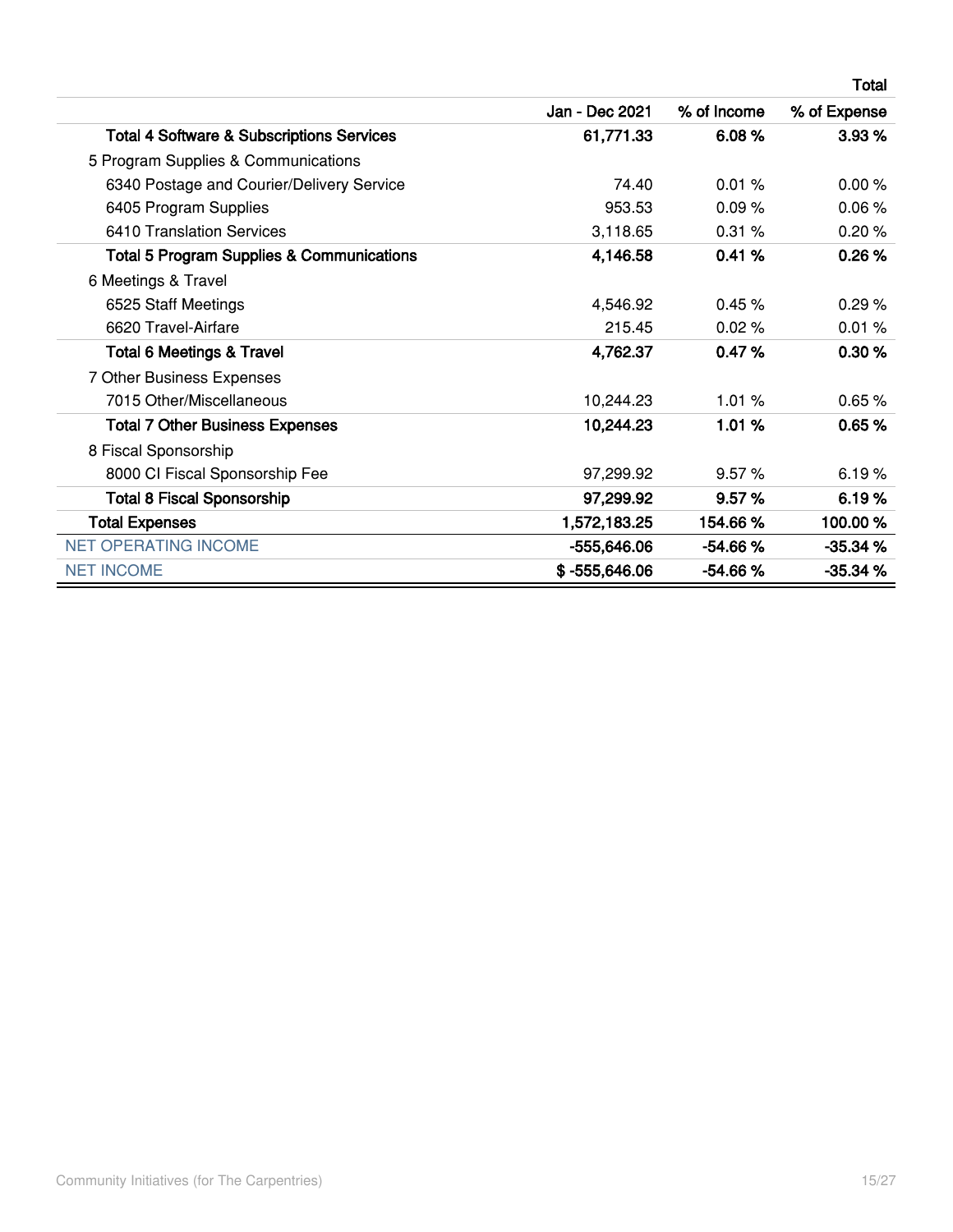### **Profit and Loss - Community Engagement and Development**

<span id="page-15-0"></span>

|                                                        |                |             | <b>Total</b> |
|--------------------------------------------------------|----------------|-------------|--------------|
|                                                        | Jan - Dec 2021 | % of Income | % of Expense |
| <b>INCOME</b>                                          |                |             |              |
| Other Income - Carpentries                             |                |             |              |
| 4900 Other Income                                      | 1,059.43       | 100.00%     | 0.35%        |
| <b>Total Other Income - Carpentries</b>                | 1,059.43       | 100.00%     | 0.35%        |
| <b>Total Income</b>                                    | 1,059.43       | 100.00%     | 0.35%        |
| <b>GROSS PROFIT</b>                                    | 1,059.43       | 100.00%     | 0.35%        |
| <b>EXPENSES</b>                                        |                |             |              |
| 1 Team Salary & Benefit Expenses                       |                |             |              |
| 6000 Salaries                                          | 160,723.66     | 15,170.77%  | 52.64%       |
| 6001 PEO Salaries                                      | 48,759.70      | 4,602.45%   | 15.97%       |
| 6006 PEO Vacation                                      | 2,704.96       | 255.32 %    | 0.89%        |
| 6010 Payroll Taxes                                     | 17,220.39      | 1,625.44 %  | 5.64%        |
| 6011 PEO Payroll Taxes                                 | 11,091.67      | 1,046.95%   | 3.63%        |
| 6025 Worker's Compensation Insurance                   | 248.66         | 23.47%      | 0.08%        |
| 6026 PEO Workers Compensation Insurance                | $-5,425.25$    | $-512.09%$  | $-1.78%$     |
| 6030 Benefits-Health & Dental Insurance                | 24,222.49      | 2,286.37%   | 7.93%        |
| 6031 PEO Medical, Life & Disability Benefits Insurance | 1,887.18       | 178.13%     | 0.62%        |
| 6040 Benefits-Pension Plan 401K Match                  | 5,540.35       | 522.96%     | 1.81%        |
| <b>Total 1 Team Salary &amp; Benefit Expenses</b>      | 266,973.81     | 25,199.76 % | 87.44 %      |
| 1650 PEO Employee Deposit                              | $-2,851.90$    | $-269.19%$  | $-0.93%$     |
| 2 Consultants                                          |                |             |              |
| 6110 Consultants-General                               | 11,626.81      | 1,097.46%   | 3.81%        |
| 6115 Consultants - Technical                           | 183.15         | 17.29 %     | 0.06%        |
| 6120 Consultants - Program                             | 5,000.00       | 471.95%     | 1.64%        |
| <b>Total 2 Consultants</b>                             | 16,809.96      | 1,586.70 %  | 5.51 %       |
| 3 Legal & Professional Fees                            |                |             |              |
| 6150 Legal Fees                                        | 2,830.49       | 267.17%     | 0.93%        |
| 6300 Fees/License/Misc Taxes                           | 1,054.73       | 99.56 %     | 0.35%        |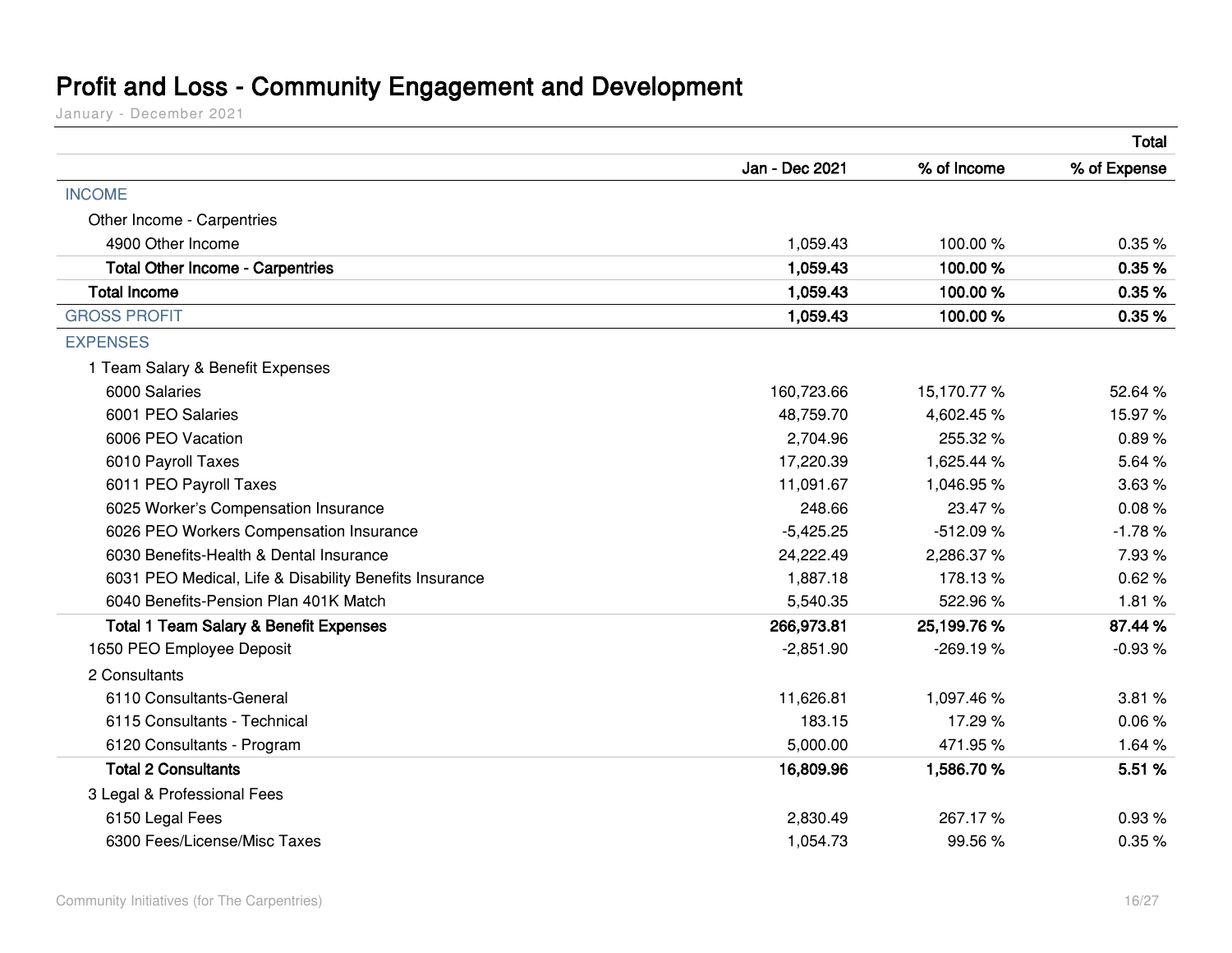|                                                      |                 |               | Total        |
|------------------------------------------------------|-----------------|---------------|--------------|
|                                                      | Jan - Dec 2021  | % of Income   | % of Expense |
| 6535 Staff Development                               | 400.06          | 37.76 %       | 0.13%        |
| <b>Total 3 Legal &amp; Professional Fees</b>         | 4,285.28        | 404.49%       | 1.40%        |
| 4 Software & Subscriptions Services                  |                 |               |              |
| 6210 Telephone - Internet Service                    | 2,620.17        | 247.32 %      | 0.86%        |
| 6302 Dues & Subscriptions                            | 10.653.41       | 1,005.58 %    | 3.49%        |
| 6330 Equipment & Software                            | 83.60           | 7.89%         | 0.03%        |
| 6335 Office/Computer Supplies                        | 2,015.17        | 190.21 %      | 0.66%        |
| <b>Total 4 Software &amp; Subscriptions Services</b> | 15,372.35       | 1,451.00 %    | 5.04 %       |
| 5 Program Supplies & Communications                  |                 |               |              |
| 6405 Program Supplies                                | 499.41          | 47.14 %       | 0.16%        |
| 6410 Translation Services                            | 2,960.87        | 279.48%       | 0.97%        |
| <b>Total 5 Program Supplies &amp; Communications</b> | 3,460.28        | 326.62%       | 1.13%        |
| 6 Meetings & Travel                                  |                 |               |              |
| 6525 Staff Meetings                                  | 1,133.40        | 106.98%       | 0.37%        |
| 6620 Travel-Airfare                                  | 58.16           | 5.49%         | 0.02%        |
| <b>Total 6 Meetings &amp; Travel</b>                 | 1,191.56        | 112.47%       | 0.39%        |
| 7 Other Business Expenses                            |                 |               |              |
| 7015 Other/Miscellaneous                             | 65.93           | 6.22%         | 0.02%        |
| <b>Total 7 Other Business Expenses</b>               | 65.93           | 6.22%         | 0.02%        |
| <b>Total Expenses</b>                                | 305,307.27      | 28,818.07%    | 100.00%      |
| <b>NET OPERATING INCOME</b>                          | $-304,247.84$   | -28,718.07%   | -99.65 %     |
| <b>NET INCOME</b>                                    | $$ -304,247.84$ | $-28,718.07%$ | -99.65%      |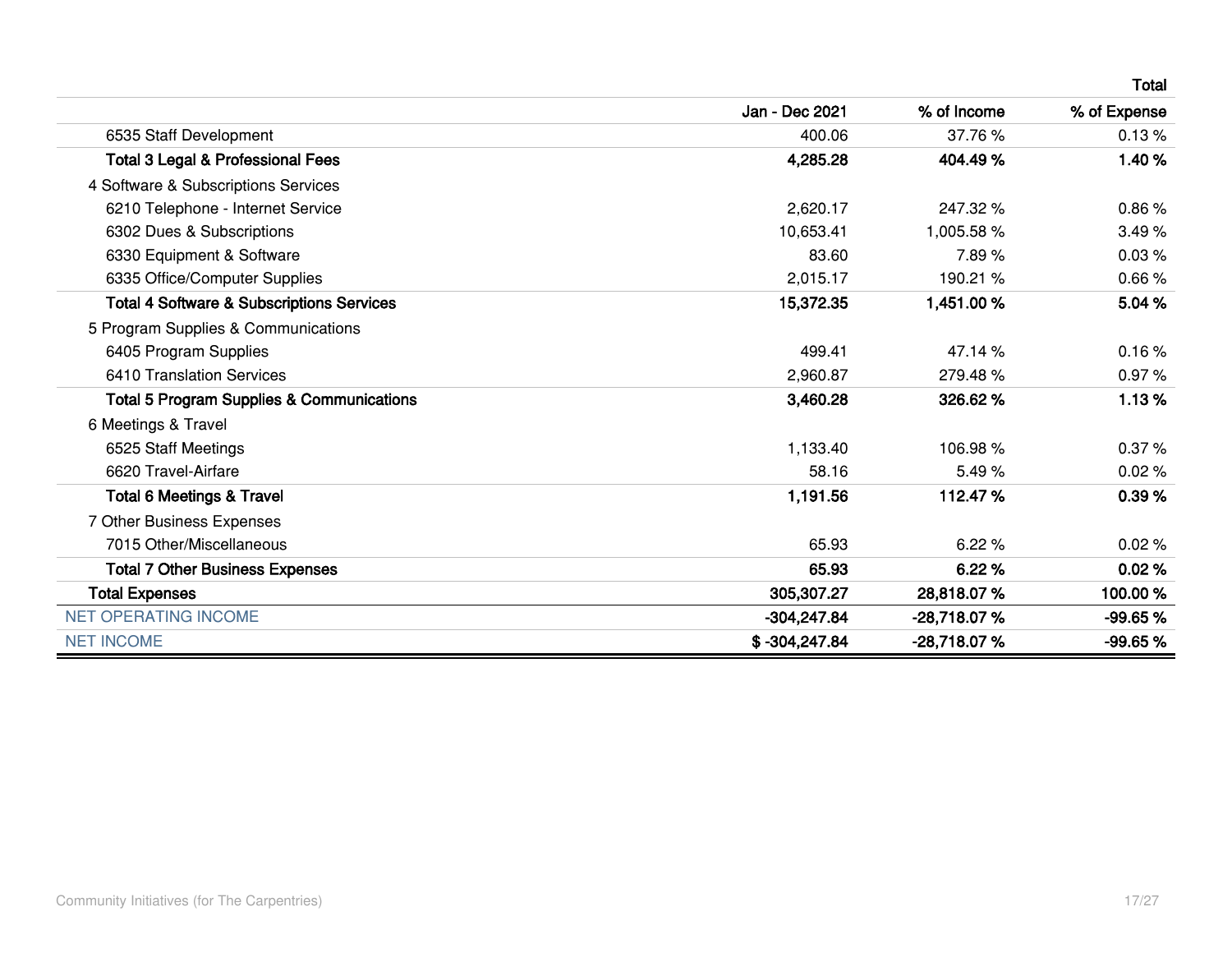### **Profit and Loss - Curriculum Development and Maintenance**

<span id="page-17-0"></span>

|                                                        |                |             | <b>Total</b> |
|--------------------------------------------------------|----------------|-------------|--------------|
|                                                        | Jan - Dec 2021 | % of Income | % of Expense |
| <b>INCOME</b>                                          |                |             |              |
| Programs                                               |                |             |              |
| 4110 Earned Income - Fee For Service                   | 2,500.00       | 100.00%     | 0.66%        |
| <b>Total Programs</b>                                  | 2,500.00       | 100.00%     | 0.66%        |
| <b>Total Income</b>                                    | 2,500.00       | 100.00%     | 0.66%        |
| <b>GROSS PROFIT</b>                                    | 2,500.00       | 100.00%     | 0.66%        |
| <b>EXPENSES</b>                                        |                |             |              |
| 1 Team Salary & Benefit Expenses                       |                |             |              |
| 6000 Salaries                                          | 160,622.75     | 6,424.91 %  | 42.21 %      |
| 6001 PEO Salaries                                      | 93,303.24      | 3,732.13%   | 24.52%       |
| 6006 PEO Vacation                                      | 85.86          | 3.43%       | 0.02%        |
| 6010 Payroll Taxes                                     | 13,204.55      | 528.18%     | 3.47%        |
| 6011 PEO Payroll Taxes                                 | 19,368.25      | 774.73%     | 5.09%        |
| 6025 Worker's Compensation Insurance                   | 260.72         | 10.43 %     | 0.07%        |
| 6026 PEO Workers Compensation Insurance                | 328.22         | 13.13 %     | 0.09%        |
| 6030 Benefits-Health & Dental Insurance                | 29,017.88      | 1,160.72%   | 7.63%        |
| 6031 PEO Medical, Life & Disability Benefits Insurance | 9,016.85       | 360.67%     | 2.37%        |
| 6040 Benefits-Pension Plan 401K Match                  | 5,304.73       | 212.19%     | 1.39%        |
| <b>Total 1 Team Salary &amp; Benefit Expenses</b>      | 330,513.05     | 13,220.52 % | 86.85%       |
| 1650 PEO Employee Deposit                              | $-122.10$      | $-4.88%$    | $-0.03%$     |
| 2 Consultants                                          |                |             |              |
| 6110 Consultants-General                               | 20,663.25      | 826.53%     | 5.43%        |
| 6115 Consultants - Technical                           | 21,348.65      | 853.95%     | 5.61%        |
| <b>Total 2 Consultants</b>                             | 42,011.90      | 1,680.48%   | 11.04 %      |
| 3 Legal & Professional Fees                            |                |             |              |
| 6150 Legal Fees                                        | 1,821.36       | 72.85%      | 0.48%        |
| 6300 Fees/License/Misc Taxes                           | 520.12         | 20.80%      | 0.14%        |
| 6535 Staff Development                                 | 257.43         | 10.30%      | 0.07%        |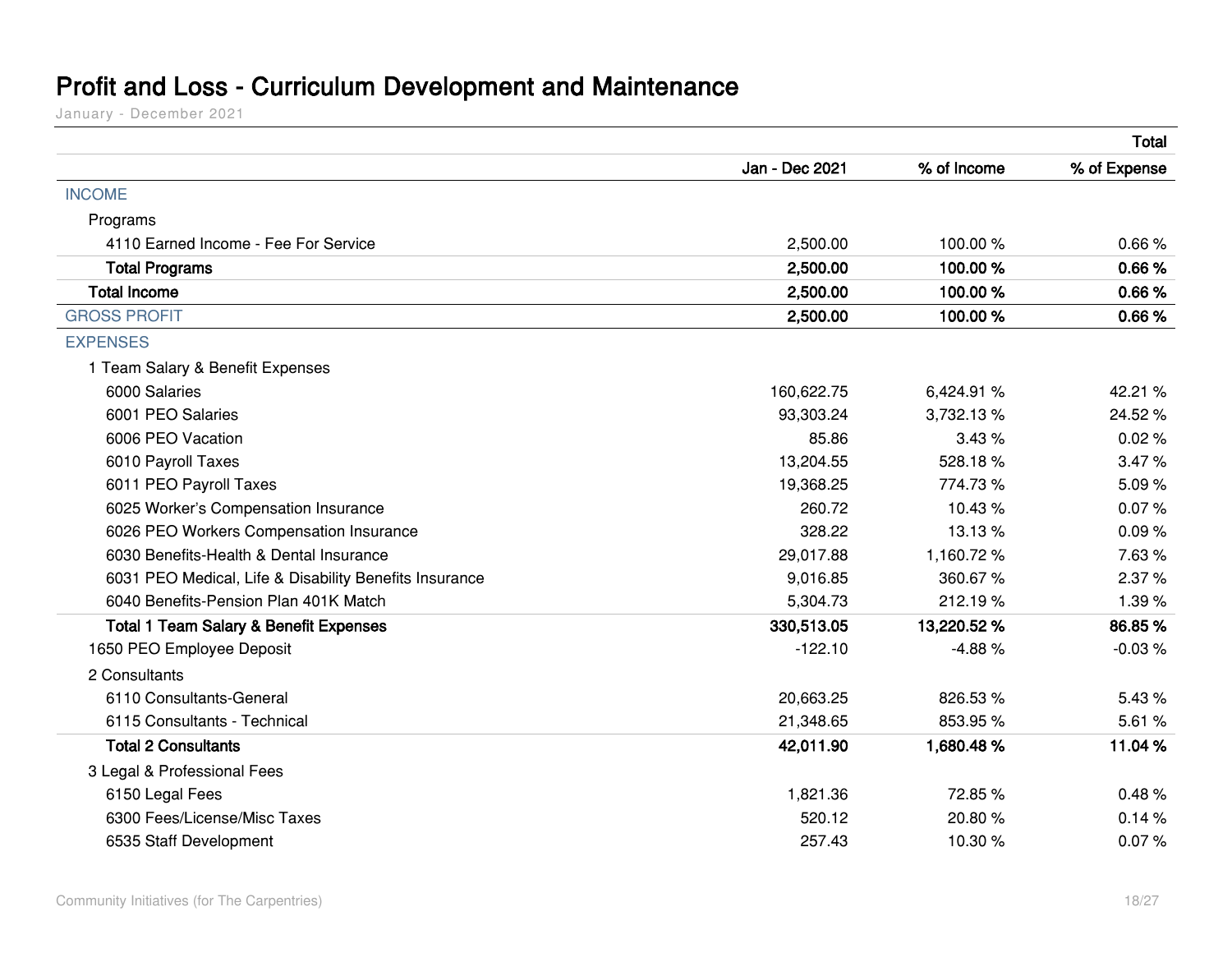|                                                      |                |               | Total        |
|------------------------------------------------------|----------------|---------------|--------------|
|                                                      | Jan - Dec 2021 | % of Income   | % of Expense |
| <b>Total 3 Legal &amp; Professional Fees</b>         | 2,598.91       | 103.96%       | 0.68%        |
| 4 Software & Subscriptions Services                  |                |               |              |
| 6302 Dues & Subscriptions                            | 2,853.20       | 114.13%       | 0.75%        |
| 6330 Equipment & Software                            | 53.79          | 2.15%         | 0.01%        |
| 6335 Office/Computer Supplies                        | 1,296.72       | 51.87%        | 0.34%        |
| <b>Total 4 Software &amp; Subscriptions Services</b> | 4,203.71       | 168.15%       | 1.10%        |
| 5 Program Supplies & Communications                  |                |               |              |
| 6340 Postage and Courier/Delivery Service            | 36.20          | 1.45%         | 0.01%        |
| 6405 Program Supplies                                | 214.12         | 8.56%         | 0.06%        |
| <b>Total 5 Program Supplies &amp; Communications</b> | 250.32         | 10.01%        | 0.07%        |
| 6 Meetings & Travel                                  |                |               |              |
| 6525 Staff Meetings                                  | 729.32         | 29.17%        | 0.19%        |
| 6620 Travel-Airfare                                  | 37.43          | 1.50%         | 0.01%        |
| <b>Total 6 Meetings &amp; Travel</b>                 | 766.75         | 30.67%        | 0.20%        |
| 7 Other Business Expenses                            |                |               |              |
| 7015 Other/Miscellaneous                             | 42.43          | 1.70%         | 0.01%        |
| <b>Total 7 Other Business Expenses</b>               | 42.43          | 1.70%         | 0.01%        |
| 8 Fiscal Sponsorship                                 |                |               |              |
| 8000 CI Fiscal Sponsorship Fee                       | 290.00         | 11.60%        | 0.08%        |
| <b>Total 8 Fiscal Sponsorship</b>                    | 290.00         | 11.60%        | 0.08%        |
| <b>Total Expenses</b>                                | 380,554.97     | 15,222.20 %   | 100.00%      |
| <b>NET OPERATING INCOME</b>                          | $-378,054.97$  | $-15,122.20%$ | -99.34 %     |
| <b>NET INCOME</b>                                    | \$-378,054.97  | -15,122.20%   | -99.34 %     |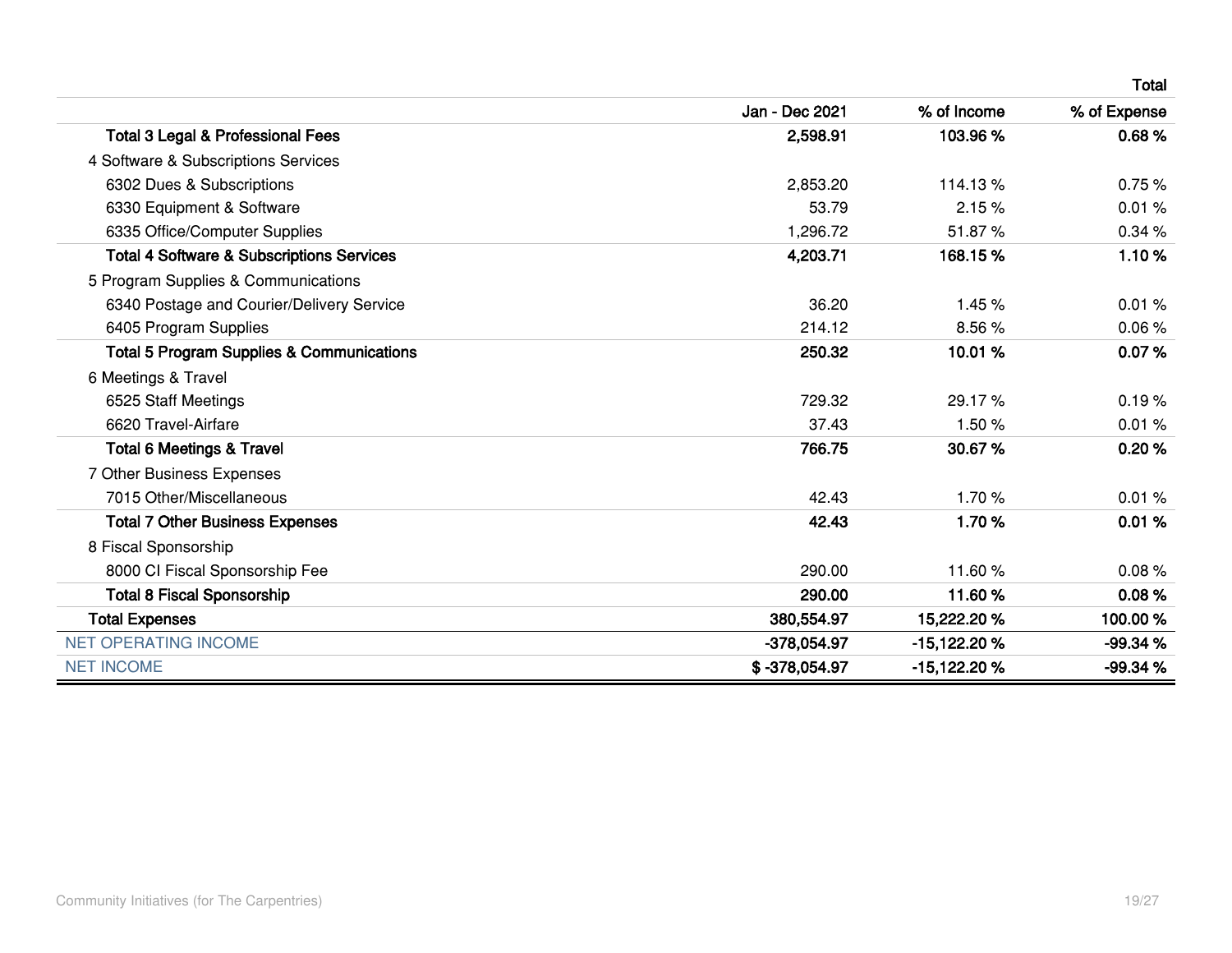## <span id="page-19-0"></span>**Profit and Loss - Instructor Training**

|                                                        |                | <b>Total</b> |              |
|--------------------------------------------------------|----------------|--------------|--------------|
|                                                        | Jan - Dec 2021 | % of Income  | % of Expense |
| <b>INCOME</b>                                          |                |              |              |
| Programs                                               |                |              |              |
| 4110 Earned Income - Fee For Service                   | 48,970.70      | 100.00%      | 15.09 %      |
| <b>Total Programs</b>                                  | 48,970.70      | 100.00%      | 15.09 %      |
| <b>Total Income</b>                                    | 48,970.70      | 100.00%      | 15.09 %      |
| <b>GROSS PROFIT</b>                                    | 48,970.70      | 100.00%      | 15.09 %      |
| <b>EXPENSES</b>                                        |                |              |              |
| 1 Team Salary & Benefit Expenses                       |                |              |              |
| 6000 Salaries                                          | 163,234.78     | 333.33 %     | 50.28 %      |
| 6001 PEO Salaries                                      | 76,475.15      | 156.17%      | 23.56 %      |
| 6006 PEO Vacation                                      | 5,960.57       | 12.17%       | 1.84%        |
| 6010 Payroll Taxes                                     | 13,063.05      | 26.68%       | 4.02%        |
| 6011 PEO Payroll Taxes                                 | 9,953.15       | 20.32 %      | 3.07%        |
| 6025 Worker's Compensation Insurance                   | 542.82         | 1.11%        | 0.17%        |
| 6026 PEO Workers Compensation Insurance                | 108.71         | 0.22%        | 0.03%        |
| 6030 Benefits-Health & Dental Insurance                | 7,033.76       | 14.36%       | 2.17%        |
| 6031 PEO Medical, Life & Disability Benefits Insurance | 6,222.03       | 12.71 %      | 1.92%        |
| 6040 Benefits-Pension Plan 401K Match                  | 6,217.85       | 12.70%       | 1.92%        |
| <b>Total 1 Team Salary &amp; Benefit Expenses</b>      | 288,811.87     | 589.76%      | 88.97%       |
| 1650 PEO Employee Deposit                              | 748.62         | 1.53%        | 0.23%        |
| 2 Consultants                                          |                |              |              |
| 6110 Consultants-General                               | 18,834.99      | 38.46%       | 5.80%        |
| 6115 Consultants - Technical                           | 183.15         | 0.37%        | 0.06%        |
| <b>Total 2 Consultants</b>                             | 19,018.14      | 38.84 %      | 5.86%        |
| 3 Legal & Professional Fees                            |                |              |              |
| 6150 Legal Fees                                        | 2,330.04       | 4.76%        | 0.72%        |
| 6300 Fees/License/Misc Taxes                           | 1,344.68       | 2.75%        | 0.41%        |
| 6535 Staff Development                                 | 329.32         | 0.67%        | 0.10%        |
| <b>Total 3 Legal &amp; Professional Fees</b>           | 4,004.04       | 8.18%        | 1.23%        |
| 4 Software & Subscriptions Services                    |                |              |              |
| 6302 Dues & Subscriptions                              | 6,170.04       | 12.60%       | 1.90%        |
| 6330 Equipment & Software                              | 68.82          | 0.14%        | 0.02%        |
| 6335 Office/Computer Supplies                          | 1,658.86       | 3.39%        | 0.51%        |
| <b>Total 4 Software &amp; Subscriptions Services</b>   | 7,897.72       | 16.13%       | 2.43 %       |
| 5 Program Supplies & Communications                    |                |              |              |
| 6410 Translation Services                              | 157.78         | 0.32%        | 0.05%        |
| <b>Total 5 Program Supplies &amp; Communications</b>   | 157.78         | 0.32%        | 0.05%        |
| 6 Meetings & Travel                                    |                |              |              |
| 6525 Staff Meetings                                    | 933.01         | 1.91%        | 0.29%        |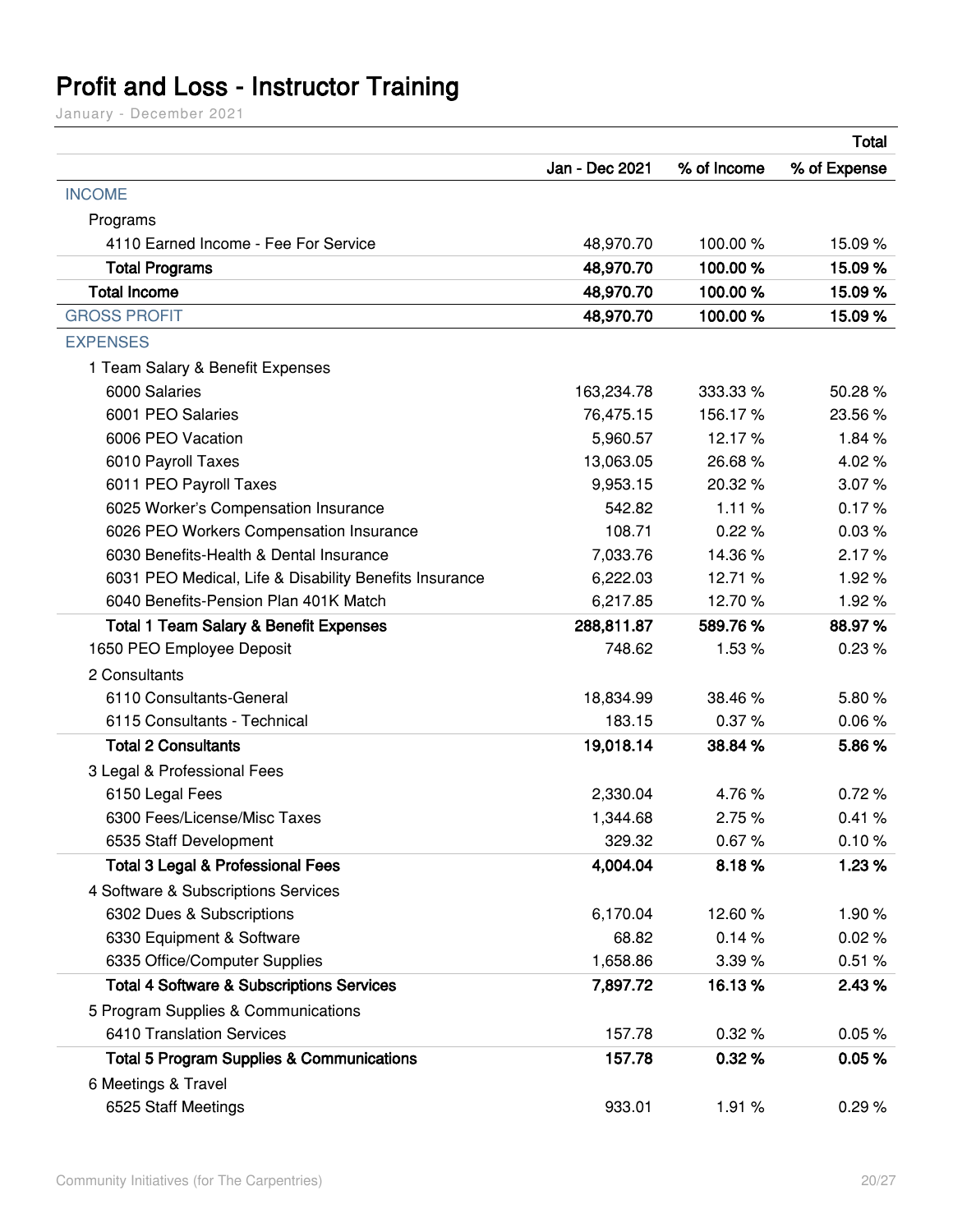|                                        |                 |             | <b>Total</b> |
|----------------------------------------|-----------------|-------------|--------------|
|                                        | Jan - Dec 2021  | % of Income | % of Expense |
| 6620 Travel-Airfare                    | 47.88           | 0.10%       | 0.01%        |
| <b>Total 6 Meetings &amp; Travel</b>   | 980.89          | 2.00%       | 0.30%        |
| 7 Other Business Expenses              |                 |             |              |
| 7015 Other/Miscellaneous               | 54.27           | $0.11 \%$   | $0.02\%$     |
| <b>Total 7 Other Business Expenses</b> | 54.27           | 0.11%       | 0.02%        |
| 8 Fiscal Sponsorship                   |                 |             |              |
| 8000 CI Fiscal Sponsorship Fee         | 2,950.00        | 6.02%       | 0.91%        |
| <b>Total 8 Fiscal Sponsorship</b>      | 2,950.00        | 6.02%       | 0.91%        |
| <b>Total Expenses</b>                  | 324,623.33      | 662.89%     | 100.00 %     |
| <b>NET OPERATING INCOME</b>            | -275,652.63     | $-562.89%$  | $-84.91%$    |
| <b>NET INCOME</b>                      | $$ -275,652.63$ | $-562.89%$  | $-84.91%$    |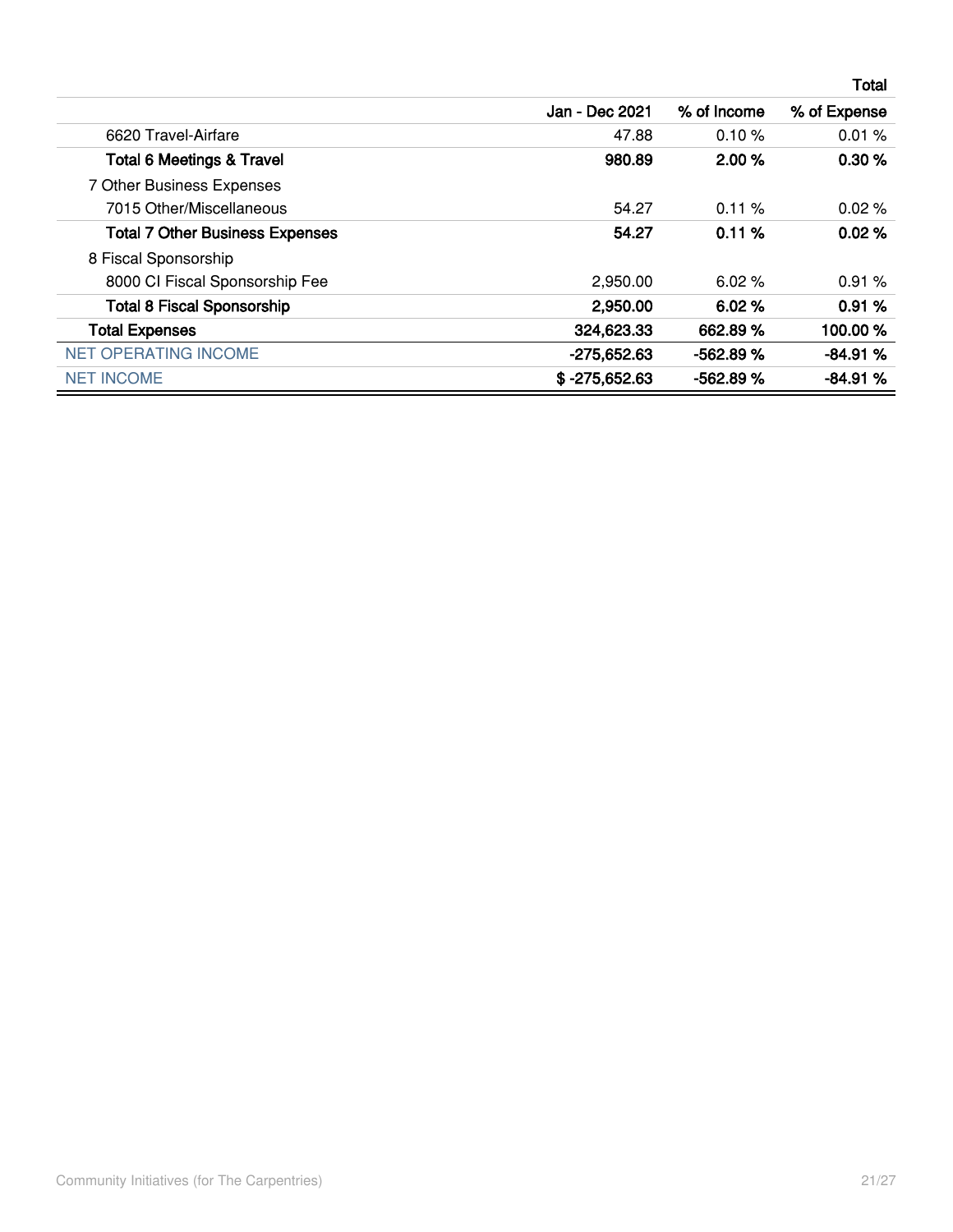### <span id="page-21-0"></span>**Profit and Loss - Member Organization Engagement and Development**

|                                                        |                |             | <b>Total</b> |
|--------------------------------------------------------|----------------|-------------|--------------|
|                                                        | Jan - Dec 2021 | % of Income | % of Expense |
| <b>INCOME</b>                                          |                |             |              |
| Programs                                               |                |             |              |
| 4105 Earned Income - Memberships                       | 45,000.00      | 4.95 %      | 14.63%       |
| 4110 Earned Income - Fee For Service                   | 863,838.25     | 95.05%      | 280.77%      |
| <b>Total Programs</b>                                  | 908,838.25     | 100.00%     | 295.40 %     |
| <b>Total Income</b>                                    | 908,838.25     | 100.00%     | 295.40%      |
| <b>GROSS PROFIT</b>                                    | 908,838.25     | 100.00%     | 295.40 %     |
| <b>EXPENSES</b>                                        |                |             |              |
| 1 Team Salary & Benefit Expenses                       |                |             |              |
| 6000 Salaries                                          | 136,010.21     | 14.97%      | 44.21 %      |
| 6001 PEO Salaries                                      | 1,988.23       | 0.22%       | 0.65%        |
| 6006 PEO Vacation                                      | 1,854.06       | 0.20%       | 0.60%        |
| 6010 Payroll Taxes                                     | 9,989.28       | 1.10%       | 3.25%        |
| 6011 PEO Payroll Taxes                                 | 709.50         | 0.08%       | 0.23%        |
| 6025 Worker's Compensation Insurance                   | 251.23         | 0.03%       | 0.08%        |
| 6026 PEO Workers Compensation Insurance                | 5.29           | 0.00%       | 0.00%        |
| 6030 Benefits-Health & Dental Insurance                | 20,456.01      | 2.25%       | 6.65%        |
| 6031 PEO Medical, Life & Disability Benefits Insurance | 218.50         | 0.02%       | 0.07%        |
| 6040 Benefits-Pension Plan 401K Match                  | 4,258.61       | 0.47%       | 1.38%        |
| <b>Total 1 Team Salary &amp; Benefit Expenses</b>      | 175,740.92     | 19.34 %     | 57.12%       |
| 1650 PEO Employee Deposit                              | 1,390.30       | 0.15%       | 0.45%        |
| 2 Consultants                                          |                |             |              |
| 6110 Consultants-General                               | 16,977.76      | 1.87%       | 5.52%        |
| 6115 Consultants - Technical                           | 4,346.90       | 0.48%       | 1.41%        |
| <b>Total 2 Consultants</b>                             | 21,324.66      | 2.35%       | 6.93 %       |
| 3 Legal & Professional Fees                            |                |             |              |
| 6150 Legal Fees                                        | 1,493.19       | 0.16%       | 0.49%        |
| 6300 Fees/License/Misc Taxes                           | 1,247.17       | 0.14%       | 0.41%        |
| 6535 Staff Development                                 | 211.04         | 0.02%       | 0.07%        |
| <b>Total 3 Legal &amp; Professional Fees</b>           | 2,951.40       | 0.32%       | 0.96%        |
| 4 Software & Subscriptions Services                    |                |             |              |
| 6302 Dues & Subscriptions                              | 5,327.70       | 0.59%       | 1.73%        |
| 6330 Equipment & Software                              | 44.10          | 0.00%       | 0.01%        |
| 6335 Office/Computer Supplies                          | 1,063.07       | 0.12%       | 0.35%        |
| <b>Total 4 Software &amp; Subscriptions Services</b>   | 6,434.87       | 0.71%       | 2.09%        |
| 5 Program Supplies & Communications                    |                |             |              |
| 6340 Postage and Courier/Delivery Service              | 38.20          | 0.00%       | 0.01%        |
| <b>Total 5 Program Supplies &amp; Communications</b>   | 38.20          | 0.00%       | 0.01%        |
| 6 Meetings & Travel                                    |                |             |              |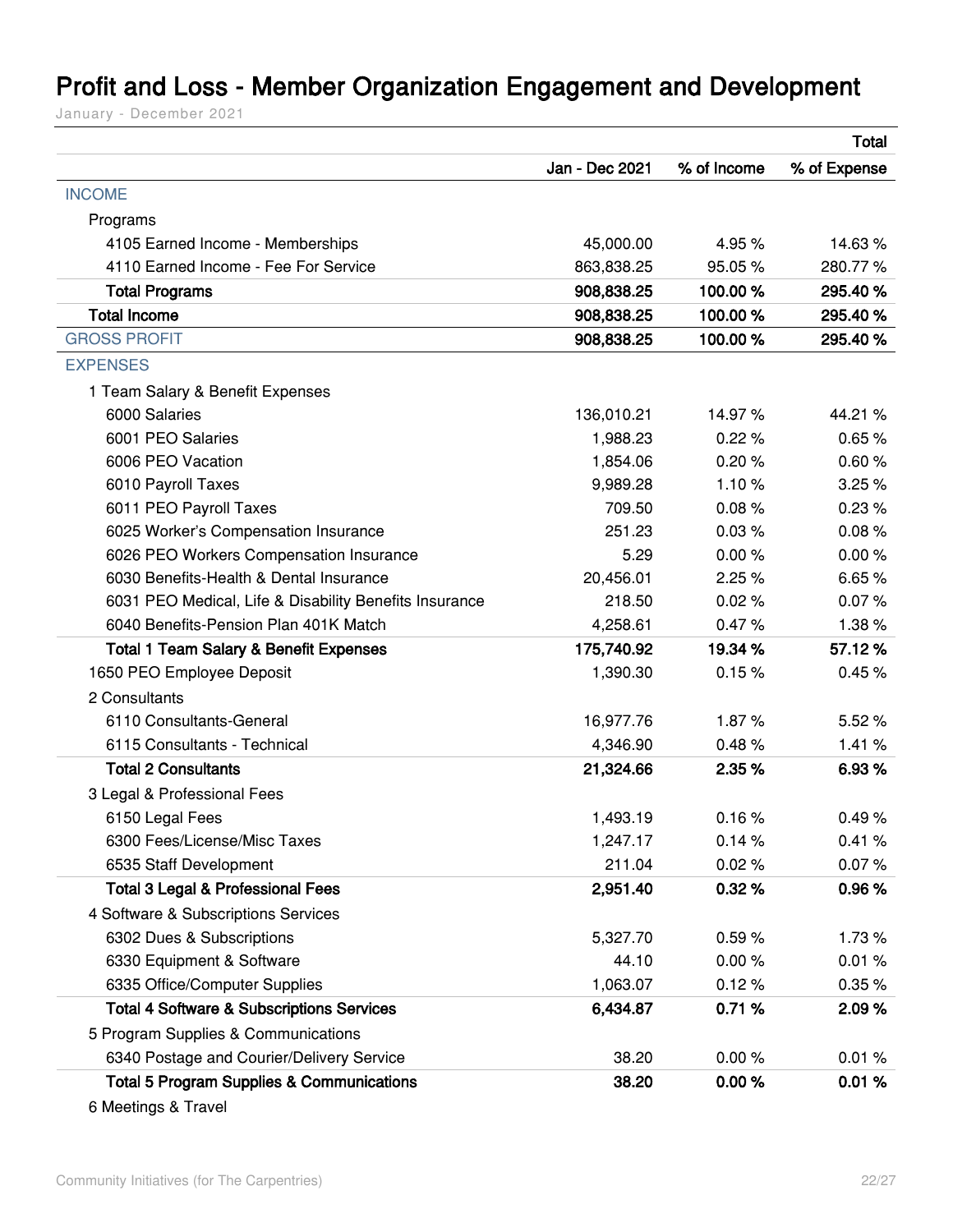|                                        |                |             | Total        |
|----------------------------------------|----------------|-------------|--------------|
|                                        | Jan - Dec 2021 | % of Income | % of Expense |
| 6525 Staff Meetings                    | 597.91         | 0.07%       | 0.19%        |
| 6620 Travel-Airfare                    | 30.68          | $0.00\%$    | 0.01%        |
| <b>Total 6 Meetings &amp; Travel</b>   | 628.59         | 0.07%       | 0.20%        |
| 7 Other Business Expenses              |                |             |              |
| 7015 Other/Miscellaneous               | 10,034.78      | 1.10%       | 3.26%        |
| <b>Total 7 Other Business Expenses</b> | 10,034.78      | 1.10%       | 3.26%        |
| 8 Fiscal Sponsorship                   |                |             |              |
| 8000 CI Fiscal Sponsorship Fee         | 89,124.03      | 9.81%       | 28.97%       |
| <b>Total 8 Fiscal Sponsorship</b>      | 89,124.03      | 9.81%       | 28.97%       |
| <b>Total Expenses</b>                  | 307,667.75     | 33.85 %     | 100.00%      |
| <b>NET OPERATING INCOME</b>            | 601,170.50     | 66.15%      | 195.40%      |
| <b>NET INCOME</b>                      | \$601,170.50   | 66.15 %     | 195.40 %     |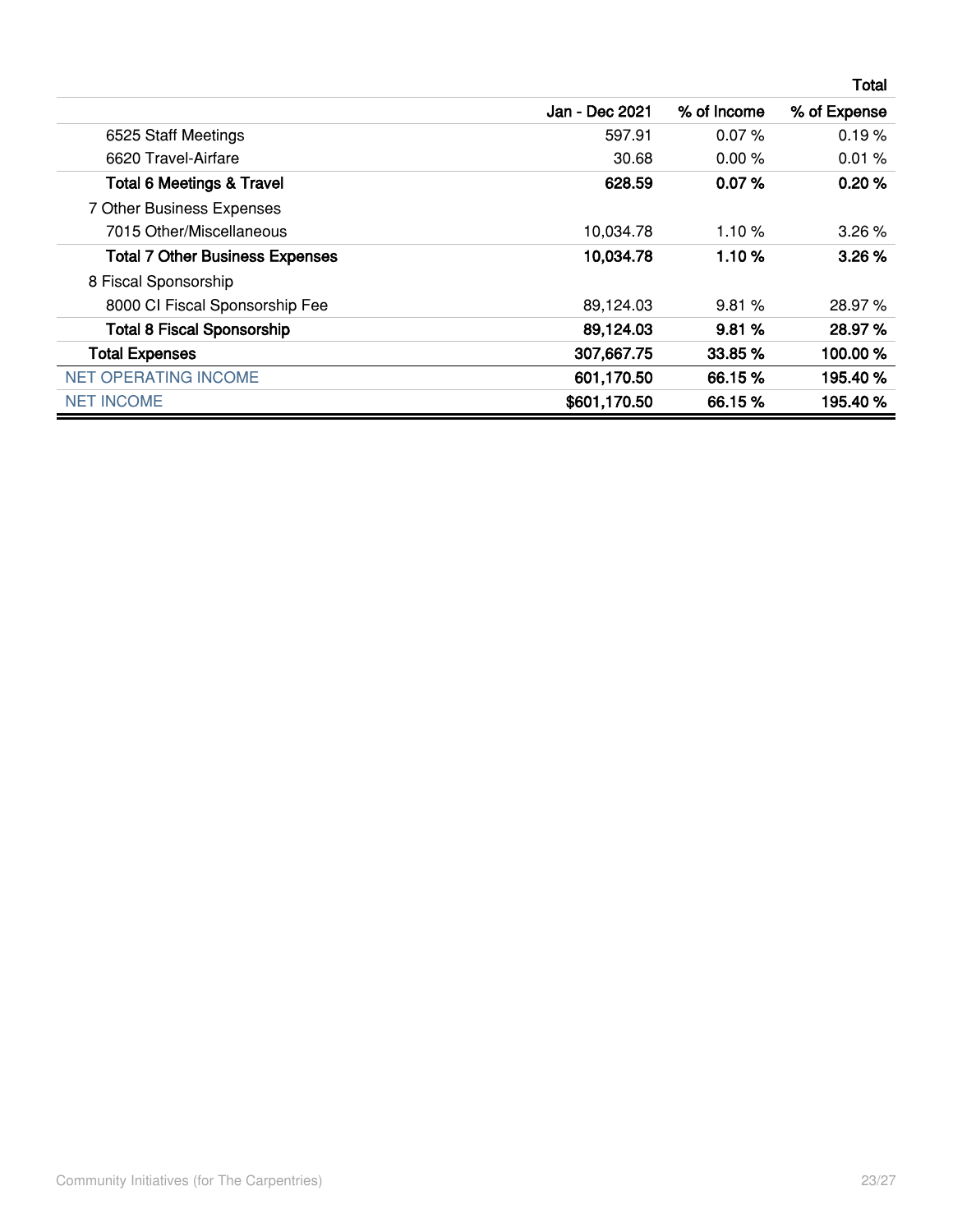### <span id="page-23-0"></span>**Profit and Loss - Workshops**

|                                                        |                |             | <b>Total</b> |
|--------------------------------------------------------|----------------|-------------|--------------|
|                                                        | Jan - Dec 2021 | % of Income | % of Expense |
| <b>INCOME</b>                                          |                |             |              |
| Other Income - Carpentries                             |                |             |              |
| 4100 Earned Income - Admissions                        | 683.21         | 1.24%       | 0.27%        |
| <b>Total Other Income - Carpentries</b>                | 683.21         | 1.24 %      | 0.27%        |
| Programs                                               |                |             |              |
| 4110 Earned Income - Fee For Service                   | 54,485.60      | 98.76%      | 21.45 %      |
| <b>Total Programs</b>                                  | 54,485.60      | 98.76%      | 21.45%       |
| <b>Total Income</b>                                    | 55,168.81      | 100.00%     | 21.72%       |
| <b>GROSS PROFIT</b>                                    | 55,168.81      | 100.00%     | 21.72%       |
| <b>EXPENSES</b>                                        |                |             |              |
| 1 Team Salary & Benefit Expenses                       |                |             |              |
| 6000 Salaries                                          | 148,175.73     | 268.59%     | 58.33 %      |
| 6001 PEO Salaries                                      | 6,077.28       | 11.02%      | 2.39%        |
| 6006 PEO Vacation                                      | 1,155.43       | 2.09%       | 0.45%        |
| 6010 Payroll Taxes                                     | 12,009.17      | 21.77%      | 4.73%        |
| 6011 PEO Payroll Taxes                                 | 3,452.98       | 6.26%       | 1.36%        |
| 6025 Worker's Compensation Insurance                   | 147.06         | 0.27%       | 0.06%        |
| 6026 PEO Workers Compensation Insurance                | 3.25           | 0.01%       | 0.00%        |
| 6030 Benefits-Health & Dental Insurance                | 25,092.91      | 45.48%      | 9.88%        |
| 6031 PEO Medical, Life & Disability Benefits Insurance | 134.46         | 0.24%       | 0.05%        |
| 6040 Benefits-Pension Plan 401K Match                  | 5,110.38       | 9.26%       | 2.01%        |
| <b>Total 1 Team Salary &amp; Benefit Expenses</b>      | 201,358.65     | 364.99%     | 79.27 %      |
| 1650 PEO Employee Deposit                              | 855.57         | 1.55%       | 0.34%        |
| 2 Consultants                                          |                |             |              |
| 6110 Consultants-General                               | 12,570.95      | 22.79%      | 4.95%        |
| 6115 Consultants - Technical                           | 1,848.64       | 3.35%       | 0.73%        |
| <b>Total 2 Consultants</b>                             | 14,419.59      | 26.14%      | 5.68%        |
| 3 Legal & Professional Fees                            |                |             |              |
| 6150 Legal Fees                                        | 2,010.06       | 3.64%       | 0.79%        |
| 6300 Fees/License/Misc Taxes                           | 821.98         | 1.49%       | 0.32%        |
| 6535 Staff Development                                 | 284.11         | 0.51%       | 0.11%        |
| <b>Total 3 Legal &amp; Professional Fees</b>           | 3,116.15       | 5.65%       | 1.23 %       |
| 4 Software & Subscriptions Services                    |                |             |              |
| 6302 Dues & Subscriptions                              | 26,372.25      | 47.80%      | 10.38%       |
| 6330 Equipment & Software                              | 59.37          | 0.11%       | 0.02%        |
| 6335 Office/Computer Supplies                          | 1,431.06       | 2.59%       | 0.56%        |
| <b>Total 4 Software &amp; Subscriptions Services</b>   | 27,862.68      | 50.50 %     | 10.97%       |
| 5 Program Supplies & Communications                    |                |             |              |
| 6405 Program Supplies                                  | 240.00         | 0.44%       | 0.09%        |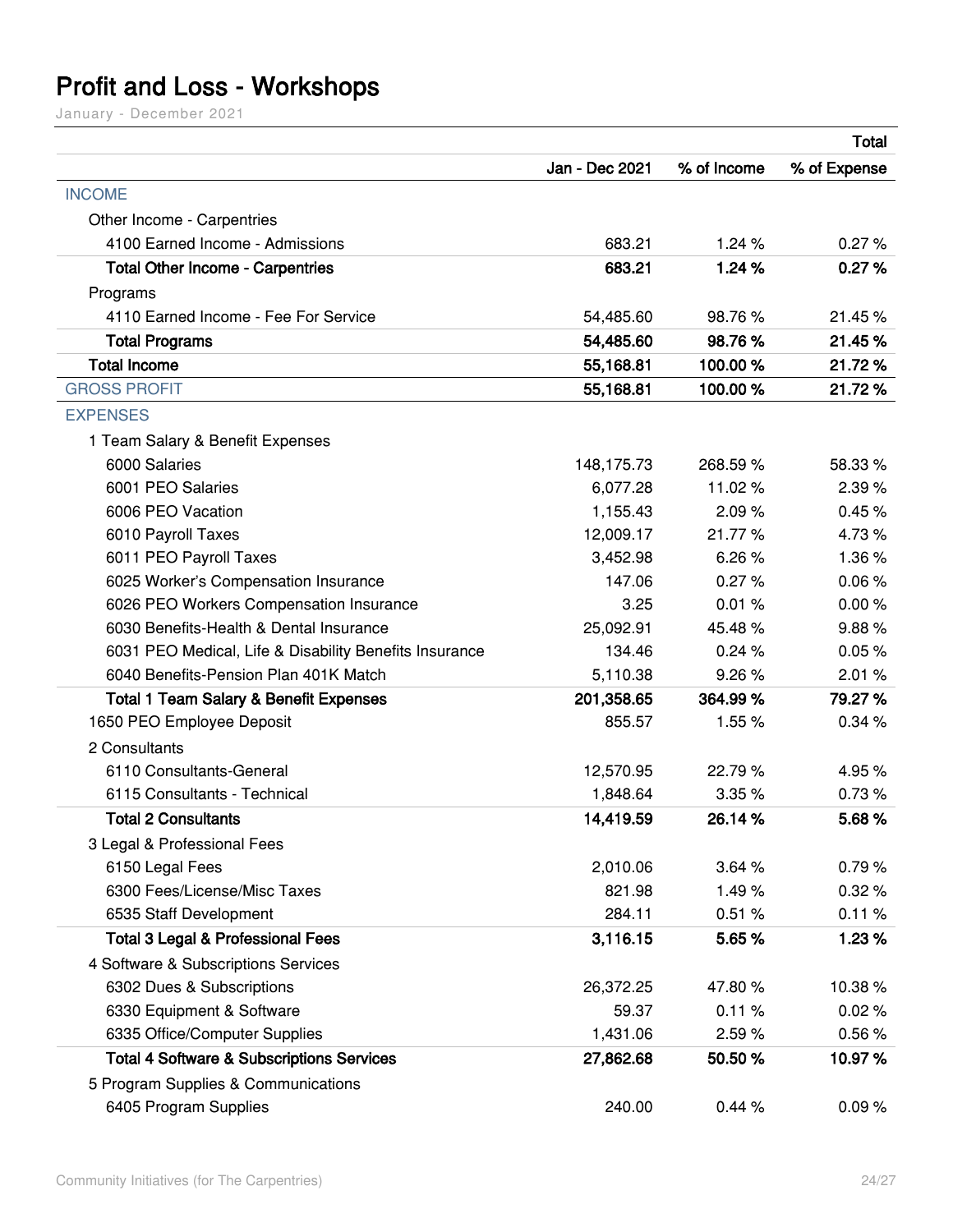|                                                      |                 |             | <b>Total</b> |
|------------------------------------------------------|-----------------|-------------|--------------|
|                                                      | Jan - Dec 2021  | % of Income | % of Expense |
| <b>Total 5 Program Supplies &amp; Communications</b> | 240.00          | 0.44%       | 0.09%        |
| 6 Meetings & Travel                                  |                 |             |              |
| 6525 Staff Meetings                                  | 1,153.28        | 2.09%       | 0.45%        |
| 6620 Travel-Airfare                                  | 41.30           | $0.07\%$    | 0.02%        |
| <b>Total 6 Meetings &amp; Travel</b>                 | 1,194.58        | 2.17%       | 0.47%        |
| 7 Other Business Expenses                            |                 |             |              |
| 7015 Other/Miscellaneous                             | 46.82           | 0.08%       | 0.02%        |
| <b>Total 7 Other Business Expenses</b>               | 46.82           | 0.08%       | 0.02%        |
| 8 Fiscal Sponsorship                                 |                 |             |              |
| 8000 CI Fiscal Sponsorship Fee                       | 4,935.89        | 8.95%       | 1.94 %       |
| <b>Total 8 Fiscal Sponsorship</b>                    | 4,935.89        | 8.95%       | 1.94 %       |
| <b>Total Expenses</b>                                | 254,029.93      | 460.46 %    | 100.00%      |
| <b>NET OPERATING INCOME</b>                          | -198,861.12     | $-360.46%$  | $-78.28%$    |
| <b>NET INCOME</b>                                    | $$ -198,861.12$ | $-360.46%$  | $-78.28%$    |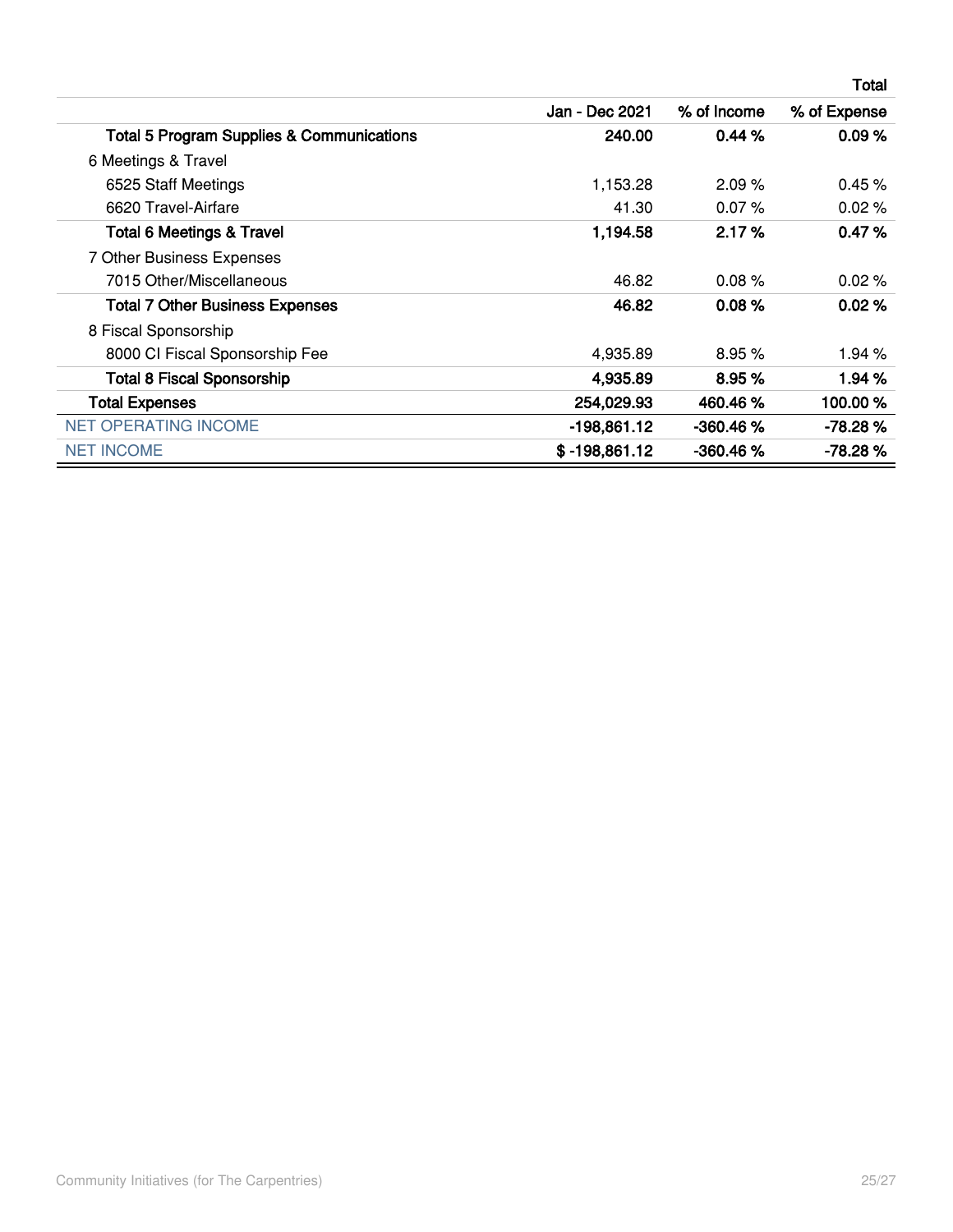### <span id="page-25-0"></span>**Profit and Loss - The Carpentries**

January - December 2021

|                                                        | Total        |
|--------------------------------------------------------|--------------|
| <b>INCOME</b>                                          |              |
| Fundraising                                            |              |
| 4200 Contributed Income - Foundations                  | 1,844,826.99 |
| 4205 Contributed Income - Corporations                 | 5,000.00     |
| 4215 Contributed Income - Individual Donations         | 6,525.88     |
| <b>Total Fundraising</b>                               | 1,856,352.87 |
| Other Income - Carpentries                             |              |
| 4100 Earned Income - Admissions                        | 683.21       |
| 4900 Other Income                                      | 118,740.18   |
| <b>Total Other Income - Carpentries</b>                | 119,423.39   |
| Programs                                               |              |
| 4105 Earned Income - Memberships                       | 45,000.00    |
| 4110 Earned Income - Fee For Service                   | 969,794.55   |
| <b>Total Programs</b>                                  | 1,014,794.55 |
| <b>Total Income</b>                                    | 2,990,570.81 |
| <b>GROSS PROFIT</b>                                    | 2,990,570.81 |
| <b>EXPENSES</b>                                        |              |
| 1 Team Salary & Benefit Expenses                       |              |
| 6000 Salaries                                          | 999,004.33   |
| 6001 PEO Salaries                                      | 313,097.58   |
| 6006 PEO Vacation                                      | 12,697.77    |
| 6010 Payroll Taxes                                     | 84,452.73    |
| 6011 PEO Payroll Taxes                                 | 88,012.71    |
| 6025 Worker's Compensation Insurance                   | 2,122.42     |
| 6026 PEO Workers Compensation Insurance                | $-4,928.28$  |
| 6030 Benefits-Health & Dental Insurance                | 139,282.48   |
| 6031 PEO Medical, Life & Disability Benefits Insurance | 24,620.83    |
| 6040 Benefits-Pension Plan 401K Match                  | 34,618.38    |
| <b>Total 1 Team Salary &amp; Benefit Expenses</b>      | 1,692,980.95 |
| 1650 PEO Employee Deposit                              | 592.45       |
| 2 Consultants                                          |              |
| 6110 Consultants-General                               | 127,802.43   |
| 6115 Consultants - Technical                           | 29,658.99    |
| 6120 Consultants - Program                             | 5,000.00     |
| 6130 Consultants - Communications                      | 1,700.00     |
| <b>Total 2 Consultants</b>                             | 164,161.42   |
| 3 Legal & Professional Fees                            |              |
| 6150 Legal Fees                                        | 13,126.94    |
| 6300 Fees/License/Misc Taxes                           | 5,329.72     |
| 6535 Staff Development                                 | 1,855.35     |
| <b>Total 3 Legal &amp; Professional Fees</b>           | 20,312.01    |

 $\overline{\phantom{a}}$